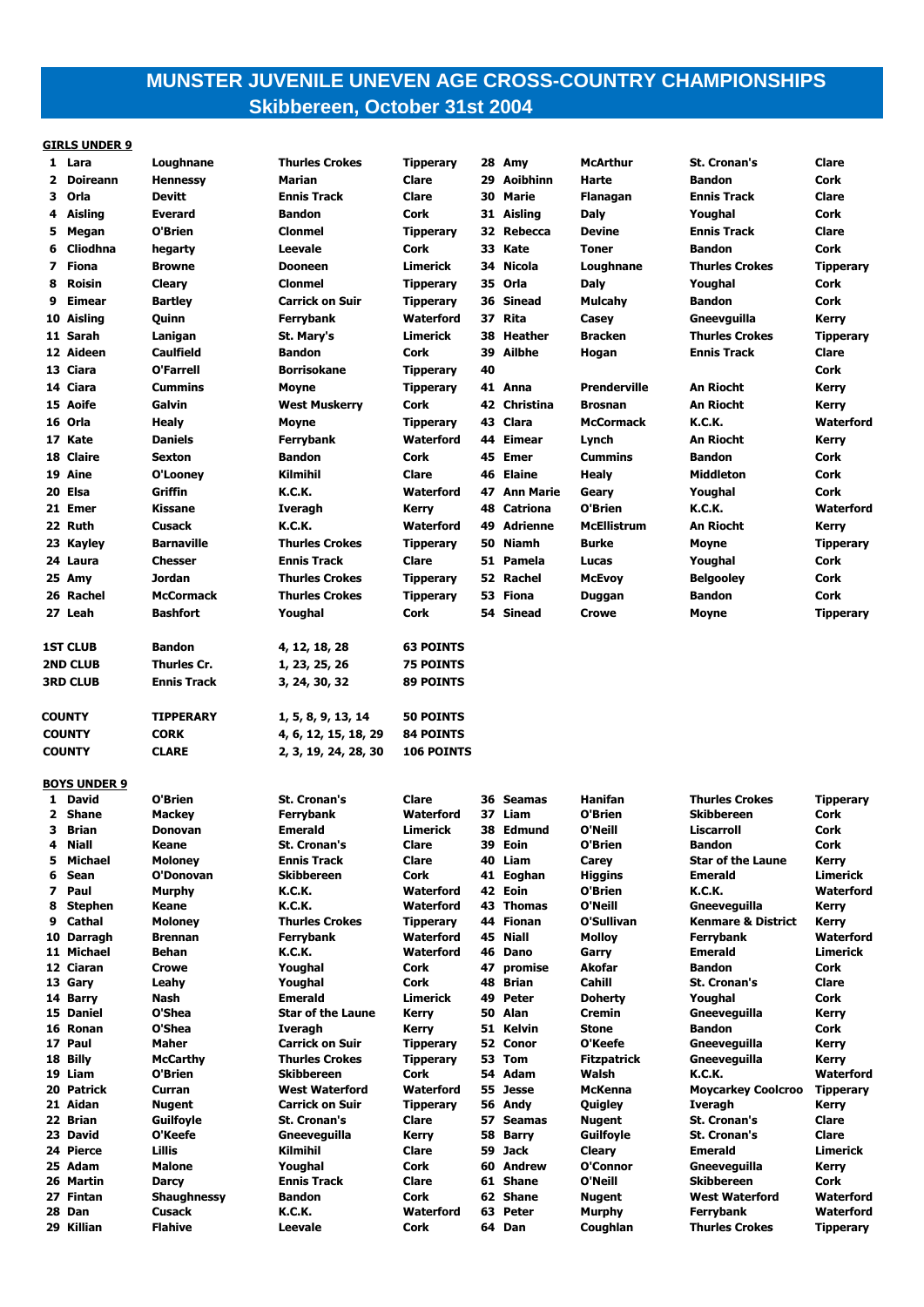| 30 John Mark          | <b>Foley</b>       | <b>Kenmare &amp; District</b> | Kerry             |    | 65 Risteard | <b>Mulcahy</b> | Youghal                | Cork             |
|-----------------------|--------------------|-------------------------------|-------------------|----|-------------|----------------|------------------------|------------------|
| 31 Eric               | Murphy             | Youghal                       | Cork              |    | 66 Anthony  | O'Shea         | Middleton              | Cork             |
| 32 Patrick            | <b>Chesser</b>     | <b>Ennis Track</b>            | Clare             | 67 | Glen        | Harty          | <b>Middleton</b>       | Cork             |
| 33 Mel                | O'Callaghan        | Gneeveguilla                  | Kerry             |    | 68 Eddie    | Kiely          | Gneeveguilla           | Kerry            |
| 34 Ollie              | <b>Dempsey</b>     | Youghal                       | Cork              |    | 69 Martin   | Walsh          | <b>Middleton</b>       | Cork             |
| 35 Paul               | Curran             | <b>West Waterford</b>         | <b>Waterford</b>  |    |             |                |                        |                  |
| 1ST CLUB,             | K.C.K              | 7, 8, 11, 28                  | <b>54 POINTS</b>  |    |             |                |                        |                  |
| 2ND CLUB,             | <b>St.Cronan's</b> | 1, 4, 22, 48                  | <b>75 POINTS</b>  |    |             |                |                        |                  |
| <b>3RD CLUB</b>       | <b>YOUGHAL</b>     | 12, 13, 25, 31                | <b>81 POINTS</b>  |    |             |                |                        |                  |
| <b>1ST COUNTY</b>     | <b>Waterford</b>   | 2, 7, 8, 10, 11, 20           | <b>58 POINTS</b>  |    |             |                |                        |                  |
| <b>2ND COUNTY</b>     | <b>CLARE</b>       | 1, 4, 5, 22, 24, 26           | <b>82 POINTS</b>  |    |             |                |                        |                  |
| <b>3RD COUNTY</b>     | <b>Tipperary</b>   | 6, 12, 13, 19, 25, 29         | <b>104 POINTS</b> |    |             |                |                        |                  |
| <b>GIRLS UNDER 11</b> |                    |                               |                   |    |             |                |                        |                  |
| 1 Aisling             | <b>Darcy</b>       | <b>Ennis Track</b>            | Clare             |    | 42 Sarah    | <b>Dowley</b>  | <b>Carrick on Suir</b> | <b>Tipperary</b> |

|    | 2 Rachel             | O'Shea                 | Beara                     | Cork              |    | 43 Roisin        | Kissane             | Iveragh                   | Kerry            |
|----|----------------------|------------------------|---------------------------|-------------------|----|------------------|---------------------|---------------------------|------------------|
| 3  | <b>Stephanie</b>     | <b>Power</b>           | <b>Clonmel</b>            | <b>Tipperary</b>  |    | 44 Claire        | O'Brien             | <b>B.I.A.C</b>            | Cork             |
| 4  | Megan                | O'Connell              | Iveragh                   | Kerry             |    | 45 Sarah         | Dunne               | <b>Thurles Crokes</b>     | <b>Tipperary</b> |
| 5. | Lorraine             | O'Shea                 | Coolquill                 | <b>Tipperary</b>  |    | 46 Fiona         | Bergin              | <b>Riverstick/Kinsale</b> | Cork             |
| 6  | <b>Hayley</b>        | <b>Foley</b>           | <b>Carrick on Suir</b>    | <b>Tipperary</b>  | 47 | <b>RoseMarie</b> | Hanifan             | <b>Thurles Crokes</b>     | <b>Tipperary</b> |
| 7  | Megan                | <b>Kiely</b>           | Ferrybank                 | <b>Waterford</b>  | 48 | <b>Emer</b>      | O'Shea              | Iveragh                   | Kerry            |
| 8  | Fiona                | <b>Holmes</b>          | Bilboa                    | Limerick          |    | 49 Niamh         | O'Brien             | <b>Skibbereen</b>         | Cork             |
| 9  | Emma                 | O'Gorman               | <b>Carrick on Suir</b>    | <b>Tipperary</b>  |    | 50 Kara          | Kinnane             | <b>Thurles Crokes</b>     | Tipperary        |
|    | 10 Ciara             | <b>Fenton</b>          | <b>Riverstick/Kinsale</b> | Cork              |    | 51 Sally Ann     | Power               | Ferrybank                 | Waterford        |
|    | 11 Sarah             | <b>Healy</b>           | Moyne                     | <b>Tipperary</b>  |    | 52 Colleen       | Kennedy             | <b>Carrick on Suir</b>    | Tipperary        |
|    | 12 Helena            | Noonan                 | <b>Grange/Fermoy</b>      | Cork              |    | 53 Andrea        | Loughnane           | <b>Thurles Crokes</b>     | Tipperary        |
|    | 13 Laura             | Egan                   | Kilmihil                  | Clare             |    | 54 Aisling       | <b>Shannon</b>      | <b>Ennis Track</b>        | Clare            |
|    | 14 Grainne           | Moynihan               | <b>West Muskerry</b>      | Cork              |    | 55 Beverly       | Mitchell            | <b>Glenbower</b>          | Cork             |
|    | 15 Niamh             | O'Connell              | An Riocht                 | Kerry             |    | 56 Leanne        | Murphy              | <b>Clonmel</b>            | Tipperary        |
|    | 16 Barbara           | <b>Browne</b>          | An Riocht                 | Kerry             |    | 57 Hanagh        | O'Sullivan          | Gneeveguilla              | Kerry            |
|    | 17 Ciara             | <b>Giles Doran</b>     | Ferrybank                 | Waterford         |    | 58 Lorraine      | O'Callaghan         | Ferrybank                 | Waterford        |
|    | 18 Emer              | Cronin                 | Ferrybank                 | Waterford         |    | 59 Catherine     | Daly                | Beara                     | Cork             |
|    | 19 Muireann          | <b>Creamer</b>         | <b>Bilboa</b>             | <b>Limerick</b>   |    | 60 Jennifer      | O'Sullivan          | Leevale                   | Cork             |
|    | 20 Sorcha            | Murphy                 | Ferrybank                 | Waterford         |    | 61 Noelle        | Hartnett            | Beara                     | Cork             |
|    | 21 Claire            | Hoban                  | St. Flannan's             | <b>Tipperary</b>  |    | 62 Gillian       | Murphy              | Gneeveguilla              | Kerry            |
|    | 22 Niamh             | O'Connor               | Dooneen                   | Limerick          |    | 63 Yvette        | <b>Peters</b>       | Leevale                   | Cork             |
|    | 23 Eibhlin           | Lonergan               | <b>Grange/Fermoy</b>      | Cork              |    | 64 Ann           | O'Shea              | Ferrybank                 | Waterford        |
|    | 24 Mairead           | O'Neill                | Gneeveguilla              | Kerry             |    | 65 Kate          | Hickey              | <b>West Waterford</b>     | Waterford        |
|    | 25 Laura             | <b>Brennan</b>         | Leevale                   | Cork              |    | 66 Ciara         | Scanlan             | <b>West Waterford</b>     | Waterford        |
|    | 26 Tia               | McMahon                | Leevale                   | Cork              |    | 67 Catriona      | Hayes               | <b>Moycarkey Coolcroe</b> | <b>Tipperary</b> |
|    | 27 Carla             | O'Reilly               | <b>Ennis Track</b>        | Clare             |    | 68 Lucy          | <b>Howard Jones</b> | <b>B.I.A.C</b>            | Cork             |
|    | 28 Louise            | Kelly                  | Leevale                   | Cork              | 69 | Bernie           | Bergin              | <b>Moycarkey Coolcroe</b> | <b>Tipperary</b> |
|    | 29 Jessica           | <b>Sheehan</b>         | <b>Riverstick/Kinsale</b> | Cork              |    | 70 Laura         | Murphy              | <b>B.I.A.C</b>            | Cork             |
|    | 30 Kate              | Veale                  | <b>West Waterford</b>     | <b>Waterford</b>  |    | 71 Yvonne        | <b>Bugoyne</b>      | <b>West Muskerry</b>      | Cork             |
|    | 31 Niamh             | <b>Blackburn</b>       | <b>Bilboa</b>             | <b>Limerick</b>   |    | 72 Eileen        | Dineen              | Gneeveguilla              | Kerry            |
|    | 32 Leanne            | <b>Herlihy</b>         | <b>West Waterford</b>     | <b>Waterford</b>  |    | 73 Emily         | Fitzgerald          | <b>Riverstick/Kinsale</b> | Cork             |
|    | 33 Roisin            | O'Looney               | Kilmihil                  | Clare             |    | 74 Jane          | Flanagan            | <b>Ennis Track</b>        | Clare            |
|    | 34 Karen             | <b>Drummy</b>          | <b>West Muskerry</b>      | Cork              |    | 75 Simone        | Shapp               | <b>Moycarkey Coolcroe</b> | <b>Tipperary</b> |
|    | 35 Autumn            | Coady                  | Ferrybank                 | Waterford         |    | 76 Kate          | Bergin              | <b>Moycarkey Coolcroe</b> | <b>Tipperary</b> |
|    | <b>36 Lorraine</b>   | Capithorn              | <b>Riverstick/Kinsale</b> | Cork              |    | 77 Edel          | <b>McMahon</b>      | <b>Kilmihil</b>           | Clare            |
|    | 37 Rachel            | Murray                 | <b>Moycarkey Coolcroe</b> | <b>Tipperary</b>  |    | 78 Michelle      | Guinan              | <b>West Waterford</b>     | Waterford        |
|    | 38 Grainne           | <b>Twomey</b>          | <b>West Muskerry</b>      | Cork              |    | 79 Shannon       | Ronan               | <b>Riverstick/Kinsale</b> | Cork             |
|    | 39 Siobhan           | Nugent                 | <b>West Waterford</b>     | Waterford         | 80 | Samantha         | <b>Crowley</b>      | Beara                     | Cork             |
|    | 40 Claire            | Horgan                 | Clonmel                   | <b>Tipperary</b>  |    | 81 Lauren        | Dolphin             | Ferrybank                 | Waterford        |
|    | 41 Maria             | <b>Dineen</b>          | Gneeveguilla              | Kerry             |    | 82 Rachel        | Elphick             | <b>Beara</b>              | Cork             |
|    | <b>1ST CLUB</b>      | Ferrybank              | 7, 17, 18, 20             | <b>62 POINTS</b>  |    |                  |                     |                           |                  |
|    | <b>2ND CLUB</b>      | <b>Carrick on Suir</b> | 6, 9, 42, 52              | <b>109 POINTS</b> |    |                  |                     |                           |                  |
|    | <b>3RD CLUB</b>      | <b>Riverstick</b>      | 10, 29, 36, 46            | <b>121 POINTS</b> |    |                  |                     |                           |                  |
|    | <b>1ST COUNTY</b>    | <b>Tipperary</b>       | 3, 5, 6, 9, 11, 21        | <b>55 POINTS</b>  |    |                  |                     |                           |                  |
|    | <b>2ND COUNTY</b>    | <b>KERRY</b>           | 4, 8, 15, 16, 19, 22      | <b>84 POINTS</b>  |    |                  |                     |                           |                  |
|    | <b>3RD COUNTY</b>    | <b>CORK</b>            | 2, 10, 12, 14, 23, 25     | <b>86 POINTS</b>  |    |                  |                     |                           |                  |
|    | <b>BOYS UNDER 11</b> |                        |                           |                   |    |                  |                     |                           |                  |

**Damien Burke Kilmihil Clare 39 Eamon Sheehan Bilboa Limerick**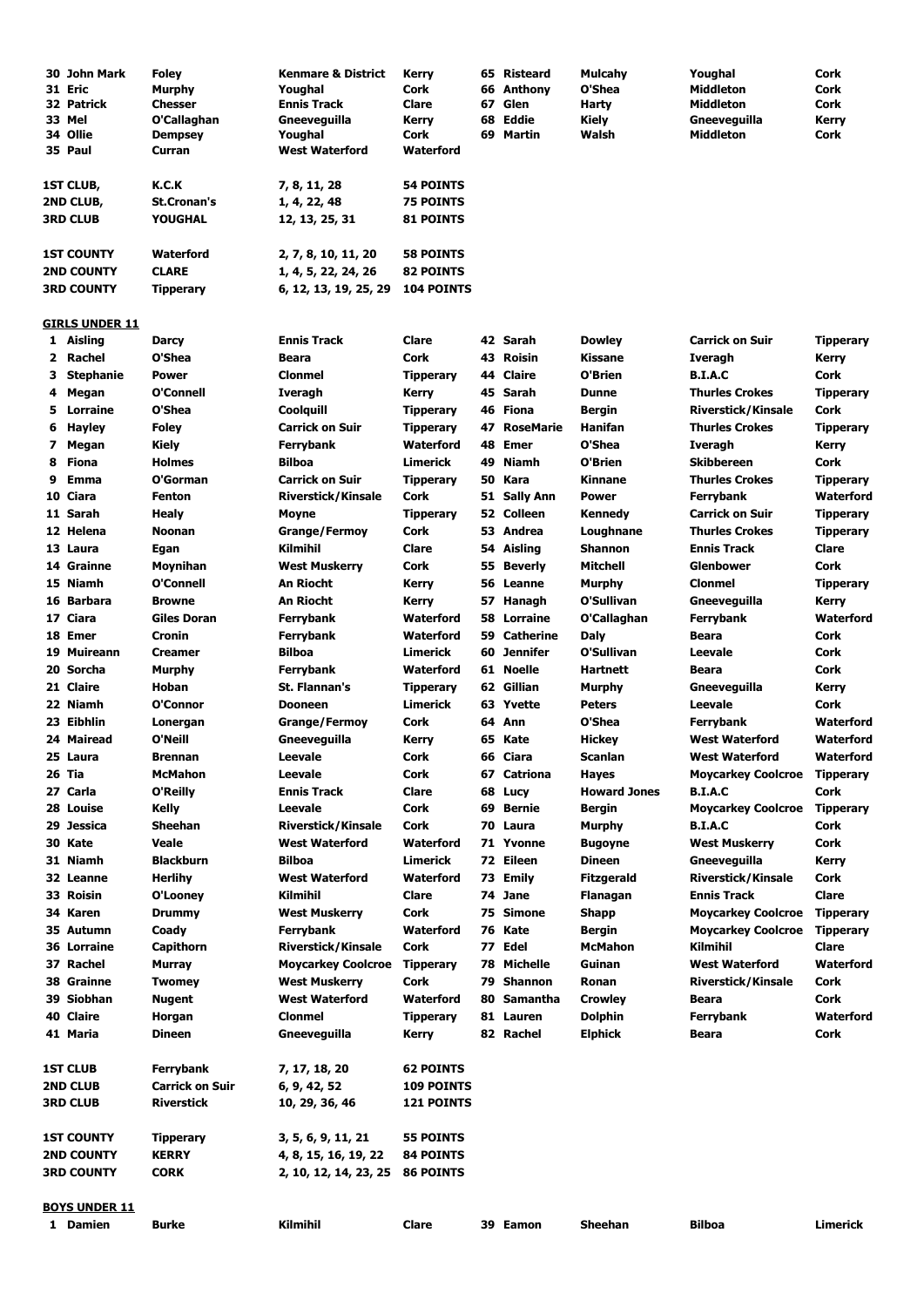| 3<br>Cian<br><b>Daniels</b><br><b>Waterford</b><br>Sexton<br><b>Glenbower</b><br>Cork<br>Ferrybank<br>41 Darragh<br>Tadhg<br>Lillis<br>Kilmihil<br>Clare<br>42 Michael<br>Molloy<br>Ferrybank<br>4<br>5<br>Sean<br><b>Tobin</b><br>43 Daniel<br><b>Colbert</b><br><b>Middleton</b><br>Cork<br>Clonmel<br><b>Tipperary</b><br>Lynch<br><b>West Muskerry</b><br>Cork<br>Fethard<br>6<br><b>Ryan</b><br>44 Gregory<br>Henry<br><b>Tipperary</b><br>45 Colm<br>7<br>Conor<br>Madigan<br>St. John's<br>Clare<br><b>Middleton</b><br>Fitzpatrick<br>Cork<br>46 Paul<br><b>Everard</b><br><b>Bandon</b><br>Cork<br>White<br>8<br>Ciaran<br>St.Mary's (L)<br>9<br><b>David</b><br><b>Early</b><br><b>West Waterford</b><br><b>Waterford</b><br>47 Eoin<br><b>Bandon</b><br>Cork<br>Ryan<br>10 Ben<br><b>Kiely</b><br><b>Waterford</b><br>48 Jack<br>Corbett<br><b>Thurles Crokes</b><br>Ferrybank<br>11 Gearoid<br><b>Finn</b><br><b>Riverstick/Kinsale</b><br>Cork<br>49 Aaron<br><b>Clonmel</b><br>Arrigan<br><b>O'Donnell</b><br>12 Eoin<br><b>Limerick</b><br>50 Great<br><b>Bandon</b><br>St.Mary's (L)<br>Okafor<br>Cork<br>Glavin<br><b>Glenbower</b><br>Cork<br>51 Colin<br><b>B.I.A.C.</b><br>Cork<br>13 Jerome<br>Murray<br>14 Sean<br>Keane<br><b>St. Cronan's</b><br>Clare<br>52 Adam<br>Farrell<br>Ferrybank<br>15 Bill<br>Maher<br><b>Carrick on Suir</b><br>53 Ryan<br><b>Tipperary</b><br><b>McCarthy</b><br>St.Mary's (L)<br><b>Roche</b><br>54 Cathal<br>16 Martin<br>Limerick<br><b>McCarthy</b><br><b>Middleton</b><br>St.Mary's (L)<br>Cork<br><b>Collins</b><br>17 John<br><b>Halley</b><br>Waterford<br>55 Evan<br>K.C.K.<br><b>Bantry</b><br>Cork<br>18 Declan<br><b>Mullane</b><br><b>Limerick</b><br>56 Edward<br>Cork<br>St.Mary's (L)<br><b>Burgoyne</b><br><b>West Muskerry</b><br>O'Neill<br><b>Liscarroll</b><br>Cork<br>57 Cathal<br>19 Anthony<br>Curran<br>Ferrybank<br>20 Eamon<br><b>Chesser</b><br><b>Ennis Track</b><br>Clare<br>58 Donald<br><b>Cummins</b><br><b>Thurles Crokes</b><br><b>Tipperary</b><br>21 Michael<br><b>Middleton</b><br>Cork<br>59 Conor<br><b>McSweeney</b><br><b>Crowley</b><br>Gneeveguilla<br>Kerry<br>22 Michael<br>60 David<br><b>Glenbower</b><br>Cork<br>Carey<br><b>Clonmel</b><br><b>Tipperary</b><br><b>Twomey</b><br>23 Brian<br>Clare<br>61 Ciaran<br>Maher<br><b>Moycarkey Coolcroo</b><br><b>Moloney</b><br>St. Mary's ©<br>24 Aaron<br>Quigley<br>62 Patrick<br>Molloy<br>Iveragh<br>Kerry<br>Ferrybank<br>63 Eoin<br>25 Christopher<br>O'Sullivan<br>Iveragh<br>Kerry<br><b>Begley</b><br>Ferrybank<br>64 Stephen<br>Kilmihil<br>26 Brendan<br><b>Ahearne</b><br>Glenbower<br>Cork<br>Coughlan<br>27 Cathal<br><b>Thurles Crokes</b><br>65 Thomas<br><b>Bandon</b><br>Cork<br>Ryan<br><b>Tipperary</b><br>McCarthy<br>66 Evan<br>28 Aidan<br><b>Stanton</b><br><b>Glenbower</b><br>Cork<br><b>Coates</b><br><b>Middleton</b><br>Cork<br><b>Donnellan</b><br><b>Kilmihil</b><br>29 Caoimheann<br>Clare<br><b>Dominick</b><br><b>Doelken</b><br>Cork<br>67<br>Beara<br>68 Eoin<br>30 Stephen<br><b>Sheehan</b><br>Cork<br><b>Glenbower</b><br>Ferrybank<br>Murphy<br>31 Aidan<br>Quinlan<br><b>Waterford</b><br>69 Conor<br><b>B.I.A.C.</b><br>Cork<br>Ferrybank<br>Hogan<br><b>Heslin</b><br>32 Steven<br>Clare<br>70 Cormac<br>O'Shea<br>Cork<br>St. Mary's©<br>Beara<br>33 Sean<br>O'Dea<br><b>Bilboa</b><br>Limerick<br>71 Aaron<br><b>Jones</b><br>Ferrybank<br><b>Thurles Crokes</b><br>72 Hugh<br>An Riocht<br>34 Stephen<br><b>Tipperary</b><br><b>McSweeney</b><br>Ryan<br>Kerry<br><b>Clonmel</b><br>73 Michael<br>35 Conor<br>Arrigan<br><b>Tipperary</b><br><b>Hennessy</b><br>Middleton<br>Cork<br>O'Brien<br><b>Bandon</b><br>Cork<br>74 Shane<br>O'Gorman<br>36 David<br>Ferrybank<br><b>Collins</b><br>Cork<br>John<br>Coleman<br><b>B.I.A.C.</b><br>37 Aaron<br><b>Bantry</b><br>75<br>Cork<br>38 Nollaig<br><b>Carrick on Suir</b><br>76 Paul<br>O'Mahoney<br><b>B.I.A.C.</b><br>Cork<br><b>Brophy</b><br><b>Tipperary</b><br><b>1ST CLUB</b><br><b>92 POINTS</b><br>St. Mary's (L)<br>12, 16, 18, 46<br><b>2ND CLUB</b><br><b>FERRYBANK</b><br><b>96 POINTS</b><br>3, 10, 31, 52<br><b>3RD CLUB</b><br>1, 4, 29, 64<br>98 POINTS<br>KILMIHIL<br><b>CORK</b><br><b>59 POINTS</b><br><b>1ST COUNTY</b><br>2, 6, 8, 11, 13, 19<br><b>CLARE</b><br><b>2ND COUNTY</b><br>1, 4, 7, 14, 20, 23<br><b>69 POINTS</b><br>Waterford<br><b>3RD COUNTY</b><br>3, 9, 10, 17, 31, 42<br><b>112 POINTS</b><br><b>GIRLS UNDER 13</b><br>47 Cliona<br>1 Louise<br><b>Woods</b><br><b>St. Cronan's</b><br>Clare<br>Doyle<br><b>Clonmel</b><br>Todd<br><b>B.I.A.C.</b><br>2 Catriona<br><b>Hennessy</b><br>Marian<br>Clare<br>48 Jessica<br>Cork<br>3 Orla<br>Finn<br><b>Riverstick/Kinsale</b><br>Cork<br>49 Aisling<br>O'Learv<br>Gneeveguilla<br>Kerry<br>4 Ann Marie<br><b>Hayes</b><br><b>Moycarkey Coolcroo</b><br><b>Tipperary</b><br>50 Niamh<br>Doyle<br>Moyne<br><b>Duhallow</b><br>5<br>Lisa<br>Loughnane<br><b>St. Cronan's</b><br>Clare<br>51 Gayle<br>Cork<br>Finn<br>O'Shea<br><b>Jessica</b><br><b>Glenbower</b><br>Cork<br>52 Ciara<br>6<br>Murray<br>Ferrybank<br>Jennifer<br><b>Mullins</b><br><b>Bantry</b><br>Cork<br>53 Shannon<br>O'Dwyer<br><b>Carrick on Suir</b><br>7<br>54 Una<br><b>Niamh</b><br>Deane<br>St. Flannan's<br><b>Hartnett</b><br>Cork<br>8<br><b>Tipperary</b><br>Beara<br>Allen<br>55 Elana<br>Cork<br>Alanna<br><b>Riverstick/Kinsale</b><br>Cork<br><b>Buttimer</b><br><b>Bantry</b><br>9<br>10 Vivienne<br>Maher<br><b>Riverstick/Kinsale</b><br>Cork<br><b>Moycarkey Coolcroo</b><br>56 Kelly<br>Hackett<br>St. Cronan's<br>Clare<br>57 Claire<br>O'Connor<br><b>Glenbower</b><br>Cork<br>11 Sarah<br><b>Nugent</b><br><b>Collins</b><br>12 Gillian<br>Walsh<br><b>Waterford</b><br>58 Aisling<br>Cork<br>Ferrybank<br><b>Bantry</b><br>59 Claire<br>13 Serena<br><b>Moloney</b><br><b>Thurles Crokes</b><br>K.C.K.<br><b>Tipperary</b><br>Power<br>60 Kate<br>14 Bridette<br><b>Dinneen</b><br>O'Brien<br>Gneeveguilla<br>Kerry<br>St. Mary's $\circledcirc$<br>15 Elanna<br>Forristal<br>61 Caoimhe<br><b>Carrick on Suir</b><br>Ferrybank<br>Waterford<br>Lyons<br>62 Niamh<br>16 Hannah<br><b>Trehy</b><br><b>Fethard</b><br><b>Donnellan</b><br>Kilmihil<br><b>Tipperary</b><br>17 Orla<br>Kilmihil<br>Nash<br><b>Riverstick/Kinsale</b><br>Cork<br>63 Emma<br>Coughlan<br><b>BilBoa</b><br>18 Aoife<br><b>Bartley</b><br><b>Carrick on Suir</b><br><b>Tipperary</b><br>64 Norah<br>Sheehan<br>19 Olivia<br>O'Sullivan<br><b>Fitzgerald</b><br><b>Riverstick/Kinsale</b><br>Cork<br>65 Laura<br>Cork<br>Beara<br>20 Lorraine<br><b>Healy</b><br><b>Tipperary</b><br>66 Rebecca<br><b>Fitzgerald</b><br>K.C.K.<br>Waterford<br>Moyne | 2 | <b>Brian</b> | O'Reilly | <b>Fanahan McSweeney Cork</b> |  | 40 David | Scott | <b>St. Cronan's</b> | Clare            |
|-----------------------------------------------------------------------------------------------------------------------------------------------------------------------------------------------------------------------------------------------------------------------------------------------------------------------------------------------------------------------------------------------------------------------------------------------------------------------------------------------------------------------------------------------------------------------------------------------------------------------------------------------------------------------------------------------------------------------------------------------------------------------------------------------------------------------------------------------------------------------------------------------------------------------------------------------------------------------------------------------------------------------------------------------------------------------------------------------------------------------------------------------------------------------------------------------------------------------------------------------------------------------------------------------------------------------------------------------------------------------------------------------------------------------------------------------------------------------------------------------------------------------------------------------------------------------------------------------------------------------------------------------------------------------------------------------------------------------------------------------------------------------------------------------------------------------------------------------------------------------------------------------------------------------------------------------------------------------------------------------------------------------------------------------------------------------------------------------------------------------------------------------------------------------------------------------------------------------------------------------------------------------------------------------------------------------------------------------------------------------------------------------------------------------------------------------------------------------------------------------------------------------------------------------------------------------------------------------------------------------------------------------------------------------------------------------------------------------------------------------------------------------------------------------------------------------------------------------------------------------------------------------------------------------------------------------------------------------------------------------------------------------------------------------------------------------------------------------------------------------------------------------------------------------------------------------------------------------------------------------------------------------------------------------------------------------------------------------------------------------------------------------------------------------------------------------------------------------------------------------------------------------------------------------------------------------------------------------------------------------------------------------------------------------------------------------------------------------------------------------------------------------------------------------------------------------------------------------------------------------------------------------------------------------------------------------------------------------------------------------------------------------------------------------------------------------------------------------------------------------------------------------------------------------------------------------------------------------------------------------------------------------------------------------------------------------------------------------------------------------------------------------------------------------------------------------------------------------------------------------------------------------------------------------------------------------------------------------------------------------------------------------------------------------------------------------------------------------------------------------------------------------------------------------------------------------------------------------------------------------------------------------------------------------------------------------------------------------------------------------------------------------------------------------------------------------------------------------------------------------------------------------------------------------------------------------------------------------------------------------------------------------------------------------------------------------------------------------------------------------------------------------------------------------------------------------------------------------------------------------------------------------------------------------------------------------------------------------------------------------------------------------------------------------------------------------------------------------------------------------------------------------------------------------------------------------------------------------------------------------------------------------------------------------------------------------------------------------------------------------------------------------------------------------------------------------------------------------------------------------------------------------------------------------------------------------------------------------------------------------------------------------------------------------------------------------------------------------------------------------------------------------------------------------------------------------------------------------------------------------------------------------------------------------------------------------------------------------------------------------------------------------------------------------------------------------------------------------------------------------------------|---|--------------|----------|-------------------------------|--|----------|-------|---------------------|------------------|
|                                                                                                                                                                                                                                                                                                                                                                                                                                                                                                                                                                                                                                                                                                                                                                                                                                                                                                                                                                                                                                                                                                                                                                                                                                                                                                                                                                                                                                                                                                                                                                                                                                                                                                                                                                                                                                                                                                                                                                                                                                                                                                                                                                                                                                                                                                                                                                                                                                                                                                                                                                                                                                                                                                                                                                                                                                                                                                                                                                                                                                                                                                                                                                                                                                                                                                                                                                                                                                                                                                                                                                                                                                                                                                                                                                                                                                                                                                                                                                                                                                                                                                                                                                                                                                                                                                                                                                                                                                                                                                                                                                                                                                                                                                                                                                                                                                                                                                                                                                                                                                                                                                                                                                                                                                                                                                                                                                                                                                                                                                                                                                                                                                                                                                                                                                                                                                                                                                                                                                                                                                                                                                                                                                                                                                                                                                                                                                                                                                                                                                                                                                                                                                                                                                                                                           |   |              |          |                               |  |          |       |                     |                  |
|                                                                                                                                                                                                                                                                                                                                                                                                                                                                                                                                                                                                                                                                                                                                                                                                                                                                                                                                                                                                                                                                                                                                                                                                                                                                                                                                                                                                                                                                                                                                                                                                                                                                                                                                                                                                                                                                                                                                                                                                                                                                                                                                                                                                                                                                                                                                                                                                                                                                                                                                                                                                                                                                                                                                                                                                                                                                                                                                                                                                                                                                                                                                                                                                                                                                                                                                                                                                                                                                                                                                                                                                                                                                                                                                                                                                                                                                                                                                                                                                                                                                                                                                                                                                                                                                                                                                                                                                                                                                                                                                                                                                                                                                                                                                                                                                                                                                                                                                                                                                                                                                                                                                                                                                                                                                                                                                                                                                                                                                                                                                                                                                                                                                                                                                                                                                                                                                                                                                                                                                                                                                                                                                                                                                                                                                                                                                                                                                                                                                                                                                                                                                                                                                                                                                                           |   |              |          |                               |  |          |       |                     | Waterford        |
|                                                                                                                                                                                                                                                                                                                                                                                                                                                                                                                                                                                                                                                                                                                                                                                                                                                                                                                                                                                                                                                                                                                                                                                                                                                                                                                                                                                                                                                                                                                                                                                                                                                                                                                                                                                                                                                                                                                                                                                                                                                                                                                                                                                                                                                                                                                                                                                                                                                                                                                                                                                                                                                                                                                                                                                                                                                                                                                                                                                                                                                                                                                                                                                                                                                                                                                                                                                                                                                                                                                                                                                                                                                                                                                                                                                                                                                                                                                                                                                                                                                                                                                                                                                                                                                                                                                                                                                                                                                                                                                                                                                                                                                                                                                                                                                                                                                                                                                                                                                                                                                                                                                                                                                                                                                                                                                                                                                                                                                                                                                                                                                                                                                                                                                                                                                                                                                                                                                                                                                                                                                                                                                                                                                                                                                                                                                                                                                                                                                                                                                                                                                                                                                                                                                                                           |   |              |          |                               |  |          |       |                     |                  |
|                                                                                                                                                                                                                                                                                                                                                                                                                                                                                                                                                                                                                                                                                                                                                                                                                                                                                                                                                                                                                                                                                                                                                                                                                                                                                                                                                                                                                                                                                                                                                                                                                                                                                                                                                                                                                                                                                                                                                                                                                                                                                                                                                                                                                                                                                                                                                                                                                                                                                                                                                                                                                                                                                                                                                                                                                                                                                                                                                                                                                                                                                                                                                                                                                                                                                                                                                                                                                                                                                                                                                                                                                                                                                                                                                                                                                                                                                                                                                                                                                                                                                                                                                                                                                                                                                                                                                                                                                                                                                                                                                                                                                                                                                                                                                                                                                                                                                                                                                                                                                                                                                                                                                                                                                                                                                                                                                                                                                                                                                                                                                                                                                                                                                                                                                                                                                                                                                                                                                                                                                                                                                                                                                                                                                                                                                                                                                                                                                                                                                                                                                                                                                                                                                                                                                           |   |              |          |                               |  |          |       |                     |                  |
|                                                                                                                                                                                                                                                                                                                                                                                                                                                                                                                                                                                                                                                                                                                                                                                                                                                                                                                                                                                                                                                                                                                                                                                                                                                                                                                                                                                                                                                                                                                                                                                                                                                                                                                                                                                                                                                                                                                                                                                                                                                                                                                                                                                                                                                                                                                                                                                                                                                                                                                                                                                                                                                                                                                                                                                                                                                                                                                                                                                                                                                                                                                                                                                                                                                                                                                                                                                                                                                                                                                                                                                                                                                                                                                                                                                                                                                                                                                                                                                                                                                                                                                                                                                                                                                                                                                                                                                                                                                                                                                                                                                                                                                                                                                                                                                                                                                                                                                                                                                                                                                                                                                                                                                                                                                                                                                                                                                                                                                                                                                                                                                                                                                                                                                                                                                                                                                                                                                                                                                                                                                                                                                                                                                                                                                                                                                                                                                                                                                                                                                                                                                                                                                                                                                                                           |   |              |          |                               |  |          |       |                     |                  |
|                                                                                                                                                                                                                                                                                                                                                                                                                                                                                                                                                                                                                                                                                                                                                                                                                                                                                                                                                                                                                                                                                                                                                                                                                                                                                                                                                                                                                                                                                                                                                                                                                                                                                                                                                                                                                                                                                                                                                                                                                                                                                                                                                                                                                                                                                                                                                                                                                                                                                                                                                                                                                                                                                                                                                                                                                                                                                                                                                                                                                                                                                                                                                                                                                                                                                                                                                                                                                                                                                                                                                                                                                                                                                                                                                                                                                                                                                                                                                                                                                                                                                                                                                                                                                                                                                                                                                                                                                                                                                                                                                                                                                                                                                                                                                                                                                                                                                                                                                                                                                                                                                                                                                                                                                                                                                                                                                                                                                                                                                                                                                                                                                                                                                                                                                                                                                                                                                                                                                                                                                                                                                                                                                                                                                                                                                                                                                                                                                                                                                                                                                                                                                                                                                                                                                           |   |              |          |                               |  |          |       |                     |                  |
|                                                                                                                                                                                                                                                                                                                                                                                                                                                                                                                                                                                                                                                                                                                                                                                                                                                                                                                                                                                                                                                                                                                                                                                                                                                                                                                                                                                                                                                                                                                                                                                                                                                                                                                                                                                                                                                                                                                                                                                                                                                                                                                                                                                                                                                                                                                                                                                                                                                                                                                                                                                                                                                                                                                                                                                                                                                                                                                                                                                                                                                                                                                                                                                                                                                                                                                                                                                                                                                                                                                                                                                                                                                                                                                                                                                                                                                                                                                                                                                                                                                                                                                                                                                                                                                                                                                                                                                                                                                                                                                                                                                                                                                                                                                                                                                                                                                                                                                                                                                                                                                                                                                                                                                                                                                                                                                                                                                                                                                                                                                                                                                                                                                                                                                                                                                                                                                                                                                                                                                                                                                                                                                                                                                                                                                                                                                                                                                                                                                                                                                                                                                                                                                                                                                                                           |   |              |          |                               |  |          |       |                     | Limerick         |
|                                                                                                                                                                                                                                                                                                                                                                                                                                                                                                                                                                                                                                                                                                                                                                                                                                                                                                                                                                                                                                                                                                                                                                                                                                                                                                                                                                                                                                                                                                                                                                                                                                                                                                                                                                                                                                                                                                                                                                                                                                                                                                                                                                                                                                                                                                                                                                                                                                                                                                                                                                                                                                                                                                                                                                                                                                                                                                                                                                                                                                                                                                                                                                                                                                                                                                                                                                                                                                                                                                                                                                                                                                                                                                                                                                                                                                                                                                                                                                                                                                                                                                                                                                                                                                                                                                                                                                                                                                                                                                                                                                                                                                                                                                                                                                                                                                                                                                                                                                                                                                                                                                                                                                                                                                                                                                                                                                                                                                                                                                                                                                                                                                                                                                                                                                                                                                                                                                                                                                                                                                                                                                                                                                                                                                                                                                                                                                                                                                                                                                                                                                                                                                                                                                                                                           |   |              |          |                               |  |          |       |                     |                  |
|                                                                                                                                                                                                                                                                                                                                                                                                                                                                                                                                                                                                                                                                                                                                                                                                                                                                                                                                                                                                                                                                                                                                                                                                                                                                                                                                                                                                                                                                                                                                                                                                                                                                                                                                                                                                                                                                                                                                                                                                                                                                                                                                                                                                                                                                                                                                                                                                                                                                                                                                                                                                                                                                                                                                                                                                                                                                                                                                                                                                                                                                                                                                                                                                                                                                                                                                                                                                                                                                                                                                                                                                                                                                                                                                                                                                                                                                                                                                                                                                                                                                                                                                                                                                                                                                                                                                                                                                                                                                                                                                                                                                                                                                                                                                                                                                                                                                                                                                                                                                                                                                                                                                                                                                                                                                                                                                                                                                                                                                                                                                                                                                                                                                                                                                                                                                                                                                                                                                                                                                                                                                                                                                                                                                                                                                                                                                                                                                                                                                                                                                                                                                                                                                                                                                                           |   |              |          |                               |  |          |       |                     | <b>Tipperary</b> |
|                                                                                                                                                                                                                                                                                                                                                                                                                                                                                                                                                                                                                                                                                                                                                                                                                                                                                                                                                                                                                                                                                                                                                                                                                                                                                                                                                                                                                                                                                                                                                                                                                                                                                                                                                                                                                                                                                                                                                                                                                                                                                                                                                                                                                                                                                                                                                                                                                                                                                                                                                                                                                                                                                                                                                                                                                                                                                                                                                                                                                                                                                                                                                                                                                                                                                                                                                                                                                                                                                                                                                                                                                                                                                                                                                                                                                                                                                                                                                                                                                                                                                                                                                                                                                                                                                                                                                                                                                                                                                                                                                                                                                                                                                                                                                                                                                                                                                                                                                                                                                                                                                                                                                                                                                                                                                                                                                                                                                                                                                                                                                                                                                                                                                                                                                                                                                                                                                                                                                                                                                                                                                                                                                                                                                                                                                                                                                                                                                                                                                                                                                                                                                                                                                                                                                           |   |              |          |                               |  |          |       |                     | <b>Tipperary</b> |
|                                                                                                                                                                                                                                                                                                                                                                                                                                                                                                                                                                                                                                                                                                                                                                                                                                                                                                                                                                                                                                                                                                                                                                                                                                                                                                                                                                                                                                                                                                                                                                                                                                                                                                                                                                                                                                                                                                                                                                                                                                                                                                                                                                                                                                                                                                                                                                                                                                                                                                                                                                                                                                                                                                                                                                                                                                                                                                                                                                                                                                                                                                                                                                                                                                                                                                                                                                                                                                                                                                                                                                                                                                                                                                                                                                                                                                                                                                                                                                                                                                                                                                                                                                                                                                                                                                                                                                                                                                                                                                                                                                                                                                                                                                                                                                                                                                                                                                                                                                                                                                                                                                                                                                                                                                                                                                                                                                                                                                                                                                                                                                                                                                                                                                                                                                                                                                                                                                                                                                                                                                                                                                                                                                                                                                                                                                                                                                                                                                                                                                                                                                                                                                                                                                                                                           |   |              |          |                               |  |          |       |                     |                  |
|                                                                                                                                                                                                                                                                                                                                                                                                                                                                                                                                                                                                                                                                                                                                                                                                                                                                                                                                                                                                                                                                                                                                                                                                                                                                                                                                                                                                                                                                                                                                                                                                                                                                                                                                                                                                                                                                                                                                                                                                                                                                                                                                                                                                                                                                                                                                                                                                                                                                                                                                                                                                                                                                                                                                                                                                                                                                                                                                                                                                                                                                                                                                                                                                                                                                                                                                                                                                                                                                                                                                                                                                                                                                                                                                                                                                                                                                                                                                                                                                                                                                                                                                                                                                                                                                                                                                                                                                                                                                                                                                                                                                                                                                                                                                                                                                                                                                                                                                                                                                                                                                                                                                                                                                                                                                                                                                                                                                                                                                                                                                                                                                                                                                                                                                                                                                                                                                                                                                                                                                                                                                                                                                                                                                                                                                                                                                                                                                                                                                                                                                                                                                                                                                                                                                                           |   |              |          |                               |  |          |       |                     |                  |
|                                                                                                                                                                                                                                                                                                                                                                                                                                                                                                                                                                                                                                                                                                                                                                                                                                                                                                                                                                                                                                                                                                                                                                                                                                                                                                                                                                                                                                                                                                                                                                                                                                                                                                                                                                                                                                                                                                                                                                                                                                                                                                                                                                                                                                                                                                                                                                                                                                                                                                                                                                                                                                                                                                                                                                                                                                                                                                                                                                                                                                                                                                                                                                                                                                                                                                                                                                                                                                                                                                                                                                                                                                                                                                                                                                                                                                                                                                                                                                                                                                                                                                                                                                                                                                                                                                                                                                                                                                                                                                                                                                                                                                                                                                                                                                                                                                                                                                                                                                                                                                                                                                                                                                                                                                                                                                                                                                                                                                                                                                                                                                                                                                                                                                                                                                                                                                                                                                                                                                                                                                                                                                                                                                                                                                                                                                                                                                                                                                                                                                                                                                                                                                                                                                                                                           |   |              |          |                               |  |          |       |                     | <b>Waterford</b> |
|                                                                                                                                                                                                                                                                                                                                                                                                                                                                                                                                                                                                                                                                                                                                                                                                                                                                                                                                                                                                                                                                                                                                                                                                                                                                                                                                                                                                                                                                                                                                                                                                                                                                                                                                                                                                                                                                                                                                                                                                                                                                                                                                                                                                                                                                                                                                                                                                                                                                                                                                                                                                                                                                                                                                                                                                                                                                                                                                                                                                                                                                                                                                                                                                                                                                                                                                                                                                                                                                                                                                                                                                                                                                                                                                                                                                                                                                                                                                                                                                                                                                                                                                                                                                                                                                                                                                                                                                                                                                                                                                                                                                                                                                                                                                                                                                                                                                                                                                                                                                                                                                                                                                                                                                                                                                                                                                                                                                                                                                                                                                                                                                                                                                                                                                                                                                                                                                                                                                                                                                                                                                                                                                                                                                                                                                                                                                                                                                                                                                                                                                                                                                                                                                                                                                                           |   |              |          |                               |  |          |       |                     | Limerick         |
|                                                                                                                                                                                                                                                                                                                                                                                                                                                                                                                                                                                                                                                                                                                                                                                                                                                                                                                                                                                                                                                                                                                                                                                                                                                                                                                                                                                                                                                                                                                                                                                                                                                                                                                                                                                                                                                                                                                                                                                                                                                                                                                                                                                                                                                                                                                                                                                                                                                                                                                                                                                                                                                                                                                                                                                                                                                                                                                                                                                                                                                                                                                                                                                                                                                                                                                                                                                                                                                                                                                                                                                                                                                                                                                                                                                                                                                                                                                                                                                                                                                                                                                                                                                                                                                                                                                                                                                                                                                                                                                                                                                                                                                                                                                                                                                                                                                                                                                                                                                                                                                                                                                                                                                                                                                                                                                                                                                                                                                                                                                                                                                                                                                                                                                                                                                                                                                                                                                                                                                                                                                                                                                                                                                                                                                                                                                                                                                                                                                                                                                                                                                                                                                                                                                                                           |   |              |          |                               |  |          |       |                     |                  |
|                                                                                                                                                                                                                                                                                                                                                                                                                                                                                                                                                                                                                                                                                                                                                                                                                                                                                                                                                                                                                                                                                                                                                                                                                                                                                                                                                                                                                                                                                                                                                                                                                                                                                                                                                                                                                                                                                                                                                                                                                                                                                                                                                                                                                                                                                                                                                                                                                                                                                                                                                                                                                                                                                                                                                                                                                                                                                                                                                                                                                                                                                                                                                                                                                                                                                                                                                                                                                                                                                                                                                                                                                                                                                                                                                                                                                                                                                                                                                                                                                                                                                                                                                                                                                                                                                                                                                                                                                                                                                                                                                                                                                                                                                                                                                                                                                                                                                                                                                                                                                                                                                                                                                                                                                                                                                                                                                                                                                                                                                                                                                                                                                                                                                                                                                                                                                                                                                                                                                                                                                                                                                                                                                                                                                                                                                                                                                                                                                                                                                                                                                                                                                                                                                                                                                           |   |              |          |                               |  |          |       |                     |                  |
|                                                                                                                                                                                                                                                                                                                                                                                                                                                                                                                                                                                                                                                                                                                                                                                                                                                                                                                                                                                                                                                                                                                                                                                                                                                                                                                                                                                                                                                                                                                                                                                                                                                                                                                                                                                                                                                                                                                                                                                                                                                                                                                                                                                                                                                                                                                                                                                                                                                                                                                                                                                                                                                                                                                                                                                                                                                                                                                                                                                                                                                                                                                                                                                                                                                                                                                                                                                                                                                                                                                                                                                                                                                                                                                                                                                                                                                                                                                                                                                                                                                                                                                                                                                                                                                                                                                                                                                                                                                                                                                                                                                                                                                                                                                                                                                                                                                                                                                                                                                                                                                                                                                                                                                                                                                                                                                                                                                                                                                                                                                                                                                                                                                                                                                                                                                                                                                                                                                                                                                                                                                                                                                                                                                                                                                                                                                                                                                                                                                                                                                                                                                                                                                                                                                                                           |   |              |          |                               |  |          |       |                     |                  |
|                                                                                                                                                                                                                                                                                                                                                                                                                                                                                                                                                                                                                                                                                                                                                                                                                                                                                                                                                                                                                                                                                                                                                                                                                                                                                                                                                                                                                                                                                                                                                                                                                                                                                                                                                                                                                                                                                                                                                                                                                                                                                                                                                                                                                                                                                                                                                                                                                                                                                                                                                                                                                                                                                                                                                                                                                                                                                                                                                                                                                                                                                                                                                                                                                                                                                                                                                                                                                                                                                                                                                                                                                                                                                                                                                                                                                                                                                                                                                                                                                                                                                                                                                                                                                                                                                                                                                                                                                                                                                                                                                                                                                                                                                                                                                                                                                                                                                                                                                                                                                                                                                                                                                                                                                                                                                                                                                                                                                                                                                                                                                                                                                                                                                                                                                                                                                                                                                                                                                                                                                                                                                                                                                                                                                                                                                                                                                                                                                                                                                                                                                                                                                                                                                                                                                           |   |              |          |                               |  |          |       |                     | Waterford        |
|                                                                                                                                                                                                                                                                                                                                                                                                                                                                                                                                                                                                                                                                                                                                                                                                                                                                                                                                                                                                                                                                                                                                                                                                                                                                                                                                                                                                                                                                                                                                                                                                                                                                                                                                                                                                                                                                                                                                                                                                                                                                                                                                                                                                                                                                                                                                                                                                                                                                                                                                                                                                                                                                                                                                                                                                                                                                                                                                                                                                                                                                                                                                                                                                                                                                                                                                                                                                                                                                                                                                                                                                                                                                                                                                                                                                                                                                                                                                                                                                                                                                                                                                                                                                                                                                                                                                                                                                                                                                                                                                                                                                                                                                                                                                                                                                                                                                                                                                                                                                                                                                                                                                                                                                                                                                                                                                                                                                                                                                                                                                                                                                                                                                                                                                                                                                                                                                                                                                                                                                                                                                                                                                                                                                                                                                                                                                                                                                                                                                                                                                                                                                                                                                                                                                                           |   |              |          |                               |  |          |       |                     |                  |
|                                                                                                                                                                                                                                                                                                                                                                                                                                                                                                                                                                                                                                                                                                                                                                                                                                                                                                                                                                                                                                                                                                                                                                                                                                                                                                                                                                                                                                                                                                                                                                                                                                                                                                                                                                                                                                                                                                                                                                                                                                                                                                                                                                                                                                                                                                                                                                                                                                                                                                                                                                                                                                                                                                                                                                                                                                                                                                                                                                                                                                                                                                                                                                                                                                                                                                                                                                                                                                                                                                                                                                                                                                                                                                                                                                                                                                                                                                                                                                                                                                                                                                                                                                                                                                                                                                                                                                                                                                                                                                                                                                                                                                                                                                                                                                                                                                                                                                                                                                                                                                                                                                                                                                                                                                                                                                                                                                                                                                                                                                                                                                                                                                                                                                                                                                                                                                                                                                                                                                                                                                                                                                                                                                                                                                                                                                                                                                                                                                                                                                                                                                                                                                                                                                                                                           |   |              |          |                               |  |          |       |                     |                  |
|                                                                                                                                                                                                                                                                                                                                                                                                                                                                                                                                                                                                                                                                                                                                                                                                                                                                                                                                                                                                                                                                                                                                                                                                                                                                                                                                                                                                                                                                                                                                                                                                                                                                                                                                                                                                                                                                                                                                                                                                                                                                                                                                                                                                                                                                                                                                                                                                                                                                                                                                                                                                                                                                                                                                                                                                                                                                                                                                                                                                                                                                                                                                                                                                                                                                                                                                                                                                                                                                                                                                                                                                                                                                                                                                                                                                                                                                                                                                                                                                                                                                                                                                                                                                                                                                                                                                                                                                                                                                                                                                                                                                                                                                                                                                                                                                                                                                                                                                                                                                                                                                                                                                                                                                                                                                                                                                                                                                                                                                                                                                                                                                                                                                                                                                                                                                                                                                                                                                                                                                                                                                                                                                                                                                                                                                                                                                                                                                                                                                                                                                                                                                                                                                                                                                                           |   |              |          |                               |  |          |       |                     |                  |
|                                                                                                                                                                                                                                                                                                                                                                                                                                                                                                                                                                                                                                                                                                                                                                                                                                                                                                                                                                                                                                                                                                                                                                                                                                                                                                                                                                                                                                                                                                                                                                                                                                                                                                                                                                                                                                                                                                                                                                                                                                                                                                                                                                                                                                                                                                                                                                                                                                                                                                                                                                                                                                                                                                                                                                                                                                                                                                                                                                                                                                                                                                                                                                                                                                                                                                                                                                                                                                                                                                                                                                                                                                                                                                                                                                                                                                                                                                                                                                                                                                                                                                                                                                                                                                                                                                                                                                                                                                                                                                                                                                                                                                                                                                                                                                                                                                                                                                                                                                                                                                                                                                                                                                                                                                                                                                                                                                                                                                                                                                                                                                                                                                                                                                                                                                                                                                                                                                                                                                                                                                                                                                                                                                                                                                                                                                                                                                                                                                                                                                                                                                                                                                                                                                                                                           |   |              |          |                               |  |          |       |                     |                  |
|                                                                                                                                                                                                                                                                                                                                                                                                                                                                                                                                                                                                                                                                                                                                                                                                                                                                                                                                                                                                                                                                                                                                                                                                                                                                                                                                                                                                                                                                                                                                                                                                                                                                                                                                                                                                                                                                                                                                                                                                                                                                                                                                                                                                                                                                                                                                                                                                                                                                                                                                                                                                                                                                                                                                                                                                                                                                                                                                                                                                                                                                                                                                                                                                                                                                                                                                                                                                                                                                                                                                                                                                                                                                                                                                                                                                                                                                                                                                                                                                                                                                                                                                                                                                                                                                                                                                                                                                                                                                                                                                                                                                                                                                                                                                                                                                                                                                                                                                                                                                                                                                                                                                                                                                                                                                                                                                                                                                                                                                                                                                                                                                                                                                                                                                                                                                                                                                                                                                                                                                                                                                                                                                                                                                                                                                                                                                                                                                                                                                                                                                                                                                                                                                                                                                                           |   |              |          |                               |  |          |       |                     | <b>Tipperary</b> |
|                                                                                                                                                                                                                                                                                                                                                                                                                                                                                                                                                                                                                                                                                                                                                                                                                                                                                                                                                                                                                                                                                                                                                                                                                                                                                                                                                                                                                                                                                                                                                                                                                                                                                                                                                                                                                                                                                                                                                                                                                                                                                                                                                                                                                                                                                                                                                                                                                                                                                                                                                                                                                                                                                                                                                                                                                                                                                                                                                                                                                                                                                                                                                                                                                                                                                                                                                                                                                                                                                                                                                                                                                                                                                                                                                                                                                                                                                                                                                                                                                                                                                                                                                                                                                                                                                                                                                                                                                                                                                                                                                                                                                                                                                                                                                                                                                                                                                                                                                                                                                                                                                                                                                                                                                                                                                                                                                                                                                                                                                                                                                                                                                                                                                                                                                                                                                                                                                                                                                                                                                                                                                                                                                                                                                                                                                                                                                                                                                                                                                                                                                                                                                                                                                                                                                           |   |              |          |                               |  |          |       |                     | <b>Waterford</b> |
|                                                                                                                                                                                                                                                                                                                                                                                                                                                                                                                                                                                                                                                                                                                                                                                                                                                                                                                                                                                                                                                                                                                                                                                                                                                                                                                                                                                                                                                                                                                                                                                                                                                                                                                                                                                                                                                                                                                                                                                                                                                                                                                                                                                                                                                                                                                                                                                                                                                                                                                                                                                                                                                                                                                                                                                                                                                                                                                                                                                                                                                                                                                                                                                                                                                                                                                                                                                                                                                                                                                                                                                                                                                                                                                                                                                                                                                                                                                                                                                                                                                                                                                                                                                                                                                                                                                                                                                                                                                                                                                                                                                                                                                                                                                                                                                                                                                                                                                                                                                                                                                                                                                                                                                                                                                                                                                                                                                                                                                                                                                                                                                                                                                                                                                                                                                                                                                                                                                                                                                                                                                                                                                                                                                                                                                                                                                                                                                                                                                                                                                                                                                                                                                                                                                                                           |   |              |          |                               |  |          |       |                     | Waterford        |
|                                                                                                                                                                                                                                                                                                                                                                                                                                                                                                                                                                                                                                                                                                                                                                                                                                                                                                                                                                                                                                                                                                                                                                                                                                                                                                                                                                                                                                                                                                                                                                                                                                                                                                                                                                                                                                                                                                                                                                                                                                                                                                                                                                                                                                                                                                                                                                                                                                                                                                                                                                                                                                                                                                                                                                                                                                                                                                                                                                                                                                                                                                                                                                                                                                                                                                                                                                                                                                                                                                                                                                                                                                                                                                                                                                                                                                                                                                                                                                                                                                                                                                                                                                                                                                                                                                                                                                                                                                                                                                                                                                                                                                                                                                                                                                                                                                                                                                                                                                                                                                                                                                                                                                                                                                                                                                                                                                                                                                                                                                                                                                                                                                                                                                                                                                                                                                                                                                                                                                                                                                                                                                                                                                                                                                                                                                                                                                                                                                                                                                                                                                                                                                                                                                                                                           |   |              |          |                               |  |          |       |                     | Clare            |
|                                                                                                                                                                                                                                                                                                                                                                                                                                                                                                                                                                                                                                                                                                                                                                                                                                                                                                                                                                                                                                                                                                                                                                                                                                                                                                                                                                                                                                                                                                                                                                                                                                                                                                                                                                                                                                                                                                                                                                                                                                                                                                                                                                                                                                                                                                                                                                                                                                                                                                                                                                                                                                                                                                                                                                                                                                                                                                                                                                                                                                                                                                                                                                                                                                                                                                                                                                                                                                                                                                                                                                                                                                                                                                                                                                                                                                                                                                                                                                                                                                                                                                                                                                                                                                                                                                                                                                                                                                                                                                                                                                                                                                                                                                                                                                                                                                                                                                                                                                                                                                                                                                                                                                                                                                                                                                                                                                                                                                                                                                                                                                                                                                                                                                                                                                                                                                                                                                                                                                                                                                                                                                                                                                                                                                                                                                                                                                                                                                                                                                                                                                                                                                                                                                                                                           |   |              |          |                               |  |          |       |                     |                  |
|                                                                                                                                                                                                                                                                                                                                                                                                                                                                                                                                                                                                                                                                                                                                                                                                                                                                                                                                                                                                                                                                                                                                                                                                                                                                                                                                                                                                                                                                                                                                                                                                                                                                                                                                                                                                                                                                                                                                                                                                                                                                                                                                                                                                                                                                                                                                                                                                                                                                                                                                                                                                                                                                                                                                                                                                                                                                                                                                                                                                                                                                                                                                                                                                                                                                                                                                                                                                                                                                                                                                                                                                                                                                                                                                                                                                                                                                                                                                                                                                                                                                                                                                                                                                                                                                                                                                                                                                                                                                                                                                                                                                                                                                                                                                                                                                                                                                                                                                                                                                                                                                                                                                                                                                                                                                                                                                                                                                                                                                                                                                                                                                                                                                                                                                                                                                                                                                                                                                                                                                                                                                                                                                                                                                                                                                                                                                                                                                                                                                                                                                                                                                                                                                                                                                                           |   |              |          |                               |  |          |       |                     |                  |
|                                                                                                                                                                                                                                                                                                                                                                                                                                                                                                                                                                                                                                                                                                                                                                                                                                                                                                                                                                                                                                                                                                                                                                                                                                                                                                                                                                                                                                                                                                                                                                                                                                                                                                                                                                                                                                                                                                                                                                                                                                                                                                                                                                                                                                                                                                                                                                                                                                                                                                                                                                                                                                                                                                                                                                                                                                                                                                                                                                                                                                                                                                                                                                                                                                                                                                                                                                                                                                                                                                                                                                                                                                                                                                                                                                                                                                                                                                                                                                                                                                                                                                                                                                                                                                                                                                                                                                                                                                                                                                                                                                                                                                                                                                                                                                                                                                                                                                                                                                                                                                                                                                                                                                                                                                                                                                                                                                                                                                                                                                                                                                                                                                                                                                                                                                                                                                                                                                                                                                                                                                                                                                                                                                                                                                                                                                                                                                                                                                                                                                                                                                                                                                                                                                                                                           |   |              |          |                               |  |          |       |                     |                  |
|                                                                                                                                                                                                                                                                                                                                                                                                                                                                                                                                                                                                                                                                                                                                                                                                                                                                                                                                                                                                                                                                                                                                                                                                                                                                                                                                                                                                                                                                                                                                                                                                                                                                                                                                                                                                                                                                                                                                                                                                                                                                                                                                                                                                                                                                                                                                                                                                                                                                                                                                                                                                                                                                                                                                                                                                                                                                                                                                                                                                                                                                                                                                                                                                                                                                                                                                                                                                                                                                                                                                                                                                                                                                                                                                                                                                                                                                                                                                                                                                                                                                                                                                                                                                                                                                                                                                                                                                                                                                                                                                                                                                                                                                                                                                                                                                                                                                                                                                                                                                                                                                                                                                                                                                                                                                                                                                                                                                                                                                                                                                                                                                                                                                                                                                                                                                                                                                                                                                                                                                                                                                                                                                                                                                                                                                                                                                                                                                                                                                                                                                                                                                                                                                                                                                                           |   |              |          |                               |  |          |       |                     | Waterford        |
|                                                                                                                                                                                                                                                                                                                                                                                                                                                                                                                                                                                                                                                                                                                                                                                                                                                                                                                                                                                                                                                                                                                                                                                                                                                                                                                                                                                                                                                                                                                                                                                                                                                                                                                                                                                                                                                                                                                                                                                                                                                                                                                                                                                                                                                                                                                                                                                                                                                                                                                                                                                                                                                                                                                                                                                                                                                                                                                                                                                                                                                                                                                                                                                                                                                                                                                                                                                                                                                                                                                                                                                                                                                                                                                                                                                                                                                                                                                                                                                                                                                                                                                                                                                                                                                                                                                                                                                                                                                                                                                                                                                                                                                                                                                                                                                                                                                                                                                                                                                                                                                                                                                                                                                                                                                                                                                                                                                                                                                                                                                                                                                                                                                                                                                                                                                                                                                                                                                                                                                                                                                                                                                                                                                                                                                                                                                                                                                                                                                                                                                                                                                                                                                                                                                                                           |   |              |          |                               |  |          |       |                     |                  |
|                                                                                                                                                                                                                                                                                                                                                                                                                                                                                                                                                                                                                                                                                                                                                                                                                                                                                                                                                                                                                                                                                                                                                                                                                                                                                                                                                                                                                                                                                                                                                                                                                                                                                                                                                                                                                                                                                                                                                                                                                                                                                                                                                                                                                                                                                                                                                                                                                                                                                                                                                                                                                                                                                                                                                                                                                                                                                                                                                                                                                                                                                                                                                                                                                                                                                                                                                                                                                                                                                                                                                                                                                                                                                                                                                                                                                                                                                                                                                                                                                                                                                                                                                                                                                                                                                                                                                                                                                                                                                                                                                                                                                                                                                                                                                                                                                                                                                                                                                                                                                                                                                                                                                                                                                                                                                                                                                                                                                                                                                                                                                                                                                                                                                                                                                                                                                                                                                                                                                                                                                                                                                                                                                                                                                                                                                                                                                                                                                                                                                                                                                                                                                                                                                                                                                           |   |              |          |                               |  |          |       |                     |                  |
|                                                                                                                                                                                                                                                                                                                                                                                                                                                                                                                                                                                                                                                                                                                                                                                                                                                                                                                                                                                                                                                                                                                                                                                                                                                                                                                                                                                                                                                                                                                                                                                                                                                                                                                                                                                                                                                                                                                                                                                                                                                                                                                                                                                                                                                                                                                                                                                                                                                                                                                                                                                                                                                                                                                                                                                                                                                                                                                                                                                                                                                                                                                                                                                                                                                                                                                                                                                                                                                                                                                                                                                                                                                                                                                                                                                                                                                                                                                                                                                                                                                                                                                                                                                                                                                                                                                                                                                                                                                                                                                                                                                                                                                                                                                                                                                                                                                                                                                                                                                                                                                                                                                                                                                                                                                                                                                                                                                                                                                                                                                                                                                                                                                                                                                                                                                                                                                                                                                                                                                                                                                                                                                                                                                                                                                                                                                                                                                                                                                                                                                                                                                                                                                                                                                                                           |   |              |          |                               |  |          |       |                     | <b>Waterford</b> |
|                                                                                                                                                                                                                                                                                                                                                                                                                                                                                                                                                                                                                                                                                                                                                                                                                                                                                                                                                                                                                                                                                                                                                                                                                                                                                                                                                                                                                                                                                                                                                                                                                                                                                                                                                                                                                                                                                                                                                                                                                                                                                                                                                                                                                                                                                                                                                                                                                                                                                                                                                                                                                                                                                                                                                                                                                                                                                                                                                                                                                                                                                                                                                                                                                                                                                                                                                                                                                                                                                                                                                                                                                                                                                                                                                                                                                                                                                                                                                                                                                                                                                                                                                                                                                                                                                                                                                                                                                                                                                                                                                                                                                                                                                                                                                                                                                                                                                                                                                                                                                                                                                                                                                                                                                                                                                                                                                                                                                                                                                                                                                                                                                                                                                                                                                                                                                                                                                                                                                                                                                                                                                                                                                                                                                                                                                                                                                                                                                                                                                                                                                                                                                                                                                                                                                           |   |              |          |                               |  |          |       |                     |                  |
|                                                                                                                                                                                                                                                                                                                                                                                                                                                                                                                                                                                                                                                                                                                                                                                                                                                                                                                                                                                                                                                                                                                                                                                                                                                                                                                                                                                                                                                                                                                                                                                                                                                                                                                                                                                                                                                                                                                                                                                                                                                                                                                                                                                                                                                                                                                                                                                                                                                                                                                                                                                                                                                                                                                                                                                                                                                                                                                                                                                                                                                                                                                                                                                                                                                                                                                                                                                                                                                                                                                                                                                                                                                                                                                                                                                                                                                                                                                                                                                                                                                                                                                                                                                                                                                                                                                                                                                                                                                                                                                                                                                                                                                                                                                                                                                                                                                                                                                                                                                                                                                                                                                                                                                                                                                                                                                                                                                                                                                                                                                                                                                                                                                                                                                                                                                                                                                                                                                                                                                                                                                                                                                                                                                                                                                                                                                                                                                                                                                                                                                                                                                                                                                                                                                                                           |   |              |          |                               |  |          |       |                     |                  |
|                                                                                                                                                                                                                                                                                                                                                                                                                                                                                                                                                                                                                                                                                                                                                                                                                                                                                                                                                                                                                                                                                                                                                                                                                                                                                                                                                                                                                                                                                                                                                                                                                                                                                                                                                                                                                                                                                                                                                                                                                                                                                                                                                                                                                                                                                                                                                                                                                                                                                                                                                                                                                                                                                                                                                                                                                                                                                                                                                                                                                                                                                                                                                                                                                                                                                                                                                                                                                                                                                                                                                                                                                                                                                                                                                                                                                                                                                                                                                                                                                                                                                                                                                                                                                                                                                                                                                                                                                                                                                                                                                                                                                                                                                                                                                                                                                                                                                                                                                                                                                                                                                                                                                                                                                                                                                                                                                                                                                                                                                                                                                                                                                                                                                                                                                                                                                                                                                                                                                                                                                                                                                                                                                                                                                                                                                                                                                                                                                                                                                                                                                                                                                                                                                                                                                           |   |              |          |                               |  |          |       |                     |                  |
|                                                                                                                                                                                                                                                                                                                                                                                                                                                                                                                                                                                                                                                                                                                                                                                                                                                                                                                                                                                                                                                                                                                                                                                                                                                                                                                                                                                                                                                                                                                                                                                                                                                                                                                                                                                                                                                                                                                                                                                                                                                                                                                                                                                                                                                                                                                                                                                                                                                                                                                                                                                                                                                                                                                                                                                                                                                                                                                                                                                                                                                                                                                                                                                                                                                                                                                                                                                                                                                                                                                                                                                                                                                                                                                                                                                                                                                                                                                                                                                                                                                                                                                                                                                                                                                                                                                                                                                                                                                                                                                                                                                                                                                                                                                                                                                                                                                                                                                                                                                                                                                                                                                                                                                                                                                                                                                                                                                                                                                                                                                                                                                                                                                                                                                                                                                                                                                                                                                                                                                                                                                                                                                                                                                                                                                                                                                                                                                                                                                                                                                                                                                                                                                                                                                                                           |   |              |          |                               |  |          |       |                     | <b>Waterford</b> |
|                                                                                                                                                                                                                                                                                                                                                                                                                                                                                                                                                                                                                                                                                                                                                                                                                                                                                                                                                                                                                                                                                                                                                                                                                                                                                                                                                                                                                                                                                                                                                                                                                                                                                                                                                                                                                                                                                                                                                                                                                                                                                                                                                                                                                                                                                                                                                                                                                                                                                                                                                                                                                                                                                                                                                                                                                                                                                                                                                                                                                                                                                                                                                                                                                                                                                                                                                                                                                                                                                                                                                                                                                                                                                                                                                                                                                                                                                                                                                                                                                                                                                                                                                                                                                                                                                                                                                                                                                                                                                                                                                                                                                                                                                                                                                                                                                                                                                                                                                                                                                                                                                                                                                                                                                                                                                                                                                                                                                                                                                                                                                                                                                                                                                                                                                                                                                                                                                                                                                                                                                                                                                                                                                                                                                                                                                                                                                                                                                                                                                                                                                                                                                                                                                                                                                           |   |              |          |                               |  |          |       |                     |                  |
|                                                                                                                                                                                                                                                                                                                                                                                                                                                                                                                                                                                                                                                                                                                                                                                                                                                                                                                                                                                                                                                                                                                                                                                                                                                                                                                                                                                                                                                                                                                                                                                                                                                                                                                                                                                                                                                                                                                                                                                                                                                                                                                                                                                                                                                                                                                                                                                                                                                                                                                                                                                                                                                                                                                                                                                                                                                                                                                                                                                                                                                                                                                                                                                                                                                                                                                                                                                                                                                                                                                                                                                                                                                                                                                                                                                                                                                                                                                                                                                                                                                                                                                                                                                                                                                                                                                                                                                                                                                                                                                                                                                                                                                                                                                                                                                                                                                                                                                                                                                                                                                                                                                                                                                                                                                                                                                                                                                                                                                                                                                                                                                                                                                                                                                                                                                                                                                                                                                                                                                                                                                                                                                                                                                                                                                                                                                                                                                                                                                                                                                                                                                                                                                                                                                                                           |   |              |          |                               |  |          |       |                     |                  |
|                                                                                                                                                                                                                                                                                                                                                                                                                                                                                                                                                                                                                                                                                                                                                                                                                                                                                                                                                                                                                                                                                                                                                                                                                                                                                                                                                                                                                                                                                                                                                                                                                                                                                                                                                                                                                                                                                                                                                                                                                                                                                                                                                                                                                                                                                                                                                                                                                                                                                                                                                                                                                                                                                                                                                                                                                                                                                                                                                                                                                                                                                                                                                                                                                                                                                                                                                                                                                                                                                                                                                                                                                                                                                                                                                                                                                                                                                                                                                                                                                                                                                                                                                                                                                                                                                                                                                                                                                                                                                                                                                                                                                                                                                                                                                                                                                                                                                                                                                                                                                                                                                                                                                                                                                                                                                                                                                                                                                                                                                                                                                                                                                                                                                                                                                                                                                                                                                                                                                                                                                                                                                                                                                                                                                                                                                                                                                                                                                                                                                                                                                                                                                                                                                                                                                           |   |              |          |                               |  |          |       |                     |                  |
|                                                                                                                                                                                                                                                                                                                                                                                                                                                                                                                                                                                                                                                                                                                                                                                                                                                                                                                                                                                                                                                                                                                                                                                                                                                                                                                                                                                                                                                                                                                                                                                                                                                                                                                                                                                                                                                                                                                                                                                                                                                                                                                                                                                                                                                                                                                                                                                                                                                                                                                                                                                                                                                                                                                                                                                                                                                                                                                                                                                                                                                                                                                                                                                                                                                                                                                                                                                                                                                                                                                                                                                                                                                                                                                                                                                                                                                                                                                                                                                                                                                                                                                                                                                                                                                                                                                                                                                                                                                                                                                                                                                                                                                                                                                                                                                                                                                                                                                                                                                                                                                                                                                                                                                                                                                                                                                                                                                                                                                                                                                                                                                                                                                                                                                                                                                                                                                                                                                                                                                                                                                                                                                                                                                                                                                                                                                                                                                                                                                                                                                                                                                                                                                                                                                                                           |   |              |          |                               |  |          |       |                     |                  |
|                                                                                                                                                                                                                                                                                                                                                                                                                                                                                                                                                                                                                                                                                                                                                                                                                                                                                                                                                                                                                                                                                                                                                                                                                                                                                                                                                                                                                                                                                                                                                                                                                                                                                                                                                                                                                                                                                                                                                                                                                                                                                                                                                                                                                                                                                                                                                                                                                                                                                                                                                                                                                                                                                                                                                                                                                                                                                                                                                                                                                                                                                                                                                                                                                                                                                                                                                                                                                                                                                                                                                                                                                                                                                                                                                                                                                                                                                                                                                                                                                                                                                                                                                                                                                                                                                                                                                                                                                                                                                                                                                                                                                                                                                                                                                                                                                                                                                                                                                                                                                                                                                                                                                                                                                                                                                                                                                                                                                                                                                                                                                                                                                                                                                                                                                                                                                                                                                                                                                                                                                                                                                                                                                                                                                                                                                                                                                                                                                                                                                                                                                                                                                                                                                                                                                           |   |              |          |                               |  |          |       |                     |                  |
|                                                                                                                                                                                                                                                                                                                                                                                                                                                                                                                                                                                                                                                                                                                                                                                                                                                                                                                                                                                                                                                                                                                                                                                                                                                                                                                                                                                                                                                                                                                                                                                                                                                                                                                                                                                                                                                                                                                                                                                                                                                                                                                                                                                                                                                                                                                                                                                                                                                                                                                                                                                                                                                                                                                                                                                                                                                                                                                                                                                                                                                                                                                                                                                                                                                                                                                                                                                                                                                                                                                                                                                                                                                                                                                                                                                                                                                                                                                                                                                                                                                                                                                                                                                                                                                                                                                                                                                                                                                                                                                                                                                                                                                                                                                                                                                                                                                                                                                                                                                                                                                                                                                                                                                                                                                                                                                                                                                                                                                                                                                                                                                                                                                                                                                                                                                                                                                                                                                                                                                                                                                                                                                                                                                                                                                                                                                                                                                                                                                                                                                                                                                                                                                                                                                                                           |   |              |          |                               |  |          |       |                     |                  |
|                                                                                                                                                                                                                                                                                                                                                                                                                                                                                                                                                                                                                                                                                                                                                                                                                                                                                                                                                                                                                                                                                                                                                                                                                                                                                                                                                                                                                                                                                                                                                                                                                                                                                                                                                                                                                                                                                                                                                                                                                                                                                                                                                                                                                                                                                                                                                                                                                                                                                                                                                                                                                                                                                                                                                                                                                                                                                                                                                                                                                                                                                                                                                                                                                                                                                                                                                                                                                                                                                                                                                                                                                                                                                                                                                                                                                                                                                                                                                                                                                                                                                                                                                                                                                                                                                                                                                                                                                                                                                                                                                                                                                                                                                                                                                                                                                                                                                                                                                                                                                                                                                                                                                                                                                                                                                                                                                                                                                                                                                                                                                                                                                                                                                                                                                                                                                                                                                                                                                                                                                                                                                                                                                                                                                                                                                                                                                                                                                                                                                                                                                                                                                                                                                                                                                           |   |              |          |                               |  |          |       |                     |                  |
|                                                                                                                                                                                                                                                                                                                                                                                                                                                                                                                                                                                                                                                                                                                                                                                                                                                                                                                                                                                                                                                                                                                                                                                                                                                                                                                                                                                                                                                                                                                                                                                                                                                                                                                                                                                                                                                                                                                                                                                                                                                                                                                                                                                                                                                                                                                                                                                                                                                                                                                                                                                                                                                                                                                                                                                                                                                                                                                                                                                                                                                                                                                                                                                                                                                                                                                                                                                                                                                                                                                                                                                                                                                                                                                                                                                                                                                                                                                                                                                                                                                                                                                                                                                                                                                                                                                                                                                                                                                                                                                                                                                                                                                                                                                                                                                                                                                                                                                                                                                                                                                                                                                                                                                                                                                                                                                                                                                                                                                                                                                                                                                                                                                                                                                                                                                                                                                                                                                                                                                                                                                                                                                                                                                                                                                                                                                                                                                                                                                                                                                                                                                                                                                                                                                                                           |   |              |          |                               |  |          |       |                     |                  |
|                                                                                                                                                                                                                                                                                                                                                                                                                                                                                                                                                                                                                                                                                                                                                                                                                                                                                                                                                                                                                                                                                                                                                                                                                                                                                                                                                                                                                                                                                                                                                                                                                                                                                                                                                                                                                                                                                                                                                                                                                                                                                                                                                                                                                                                                                                                                                                                                                                                                                                                                                                                                                                                                                                                                                                                                                                                                                                                                                                                                                                                                                                                                                                                                                                                                                                                                                                                                                                                                                                                                                                                                                                                                                                                                                                                                                                                                                                                                                                                                                                                                                                                                                                                                                                                                                                                                                                                                                                                                                                                                                                                                                                                                                                                                                                                                                                                                                                                                                                                                                                                                                                                                                                                                                                                                                                                                                                                                                                                                                                                                                                                                                                                                                                                                                                                                                                                                                                                                                                                                                                                                                                                                                                                                                                                                                                                                                                                                                                                                                                                                                                                                                                                                                                                                                           |   |              |          |                               |  |          |       |                     |                  |
|                                                                                                                                                                                                                                                                                                                                                                                                                                                                                                                                                                                                                                                                                                                                                                                                                                                                                                                                                                                                                                                                                                                                                                                                                                                                                                                                                                                                                                                                                                                                                                                                                                                                                                                                                                                                                                                                                                                                                                                                                                                                                                                                                                                                                                                                                                                                                                                                                                                                                                                                                                                                                                                                                                                                                                                                                                                                                                                                                                                                                                                                                                                                                                                                                                                                                                                                                                                                                                                                                                                                                                                                                                                                                                                                                                                                                                                                                                                                                                                                                                                                                                                                                                                                                                                                                                                                                                                                                                                                                                                                                                                                                                                                                                                                                                                                                                                                                                                                                                                                                                                                                                                                                                                                                                                                                                                                                                                                                                                                                                                                                                                                                                                                                                                                                                                                                                                                                                                                                                                                                                                                                                                                                                                                                                                                                                                                                                                                                                                                                                                                                                                                                                                                                                                                                           |   |              |          |                               |  |          |       |                     |                  |
|                                                                                                                                                                                                                                                                                                                                                                                                                                                                                                                                                                                                                                                                                                                                                                                                                                                                                                                                                                                                                                                                                                                                                                                                                                                                                                                                                                                                                                                                                                                                                                                                                                                                                                                                                                                                                                                                                                                                                                                                                                                                                                                                                                                                                                                                                                                                                                                                                                                                                                                                                                                                                                                                                                                                                                                                                                                                                                                                                                                                                                                                                                                                                                                                                                                                                                                                                                                                                                                                                                                                                                                                                                                                                                                                                                                                                                                                                                                                                                                                                                                                                                                                                                                                                                                                                                                                                                                                                                                                                                                                                                                                                                                                                                                                                                                                                                                                                                                                                                                                                                                                                                                                                                                                                                                                                                                                                                                                                                                                                                                                                                                                                                                                                                                                                                                                                                                                                                                                                                                                                                                                                                                                                                                                                                                                                                                                                                                                                                                                                                                                                                                                                                                                                                                                                           |   |              |          |                               |  |          |       |                     |                  |
|                                                                                                                                                                                                                                                                                                                                                                                                                                                                                                                                                                                                                                                                                                                                                                                                                                                                                                                                                                                                                                                                                                                                                                                                                                                                                                                                                                                                                                                                                                                                                                                                                                                                                                                                                                                                                                                                                                                                                                                                                                                                                                                                                                                                                                                                                                                                                                                                                                                                                                                                                                                                                                                                                                                                                                                                                                                                                                                                                                                                                                                                                                                                                                                                                                                                                                                                                                                                                                                                                                                                                                                                                                                                                                                                                                                                                                                                                                                                                                                                                                                                                                                                                                                                                                                                                                                                                                                                                                                                                                                                                                                                                                                                                                                                                                                                                                                                                                                                                                                                                                                                                                                                                                                                                                                                                                                                                                                                                                                                                                                                                                                                                                                                                                                                                                                                                                                                                                                                                                                                                                                                                                                                                                                                                                                                                                                                                                                                                                                                                                                                                                                                                                                                                                                                                           |   |              |          |                               |  |          |       |                     | <b>Tipperary</b> |
|                                                                                                                                                                                                                                                                                                                                                                                                                                                                                                                                                                                                                                                                                                                                                                                                                                                                                                                                                                                                                                                                                                                                                                                                                                                                                                                                                                                                                                                                                                                                                                                                                                                                                                                                                                                                                                                                                                                                                                                                                                                                                                                                                                                                                                                                                                                                                                                                                                                                                                                                                                                                                                                                                                                                                                                                                                                                                                                                                                                                                                                                                                                                                                                                                                                                                                                                                                                                                                                                                                                                                                                                                                                                                                                                                                                                                                                                                                                                                                                                                                                                                                                                                                                                                                                                                                                                                                                                                                                                                                                                                                                                                                                                                                                                                                                                                                                                                                                                                                                                                                                                                                                                                                                                                                                                                                                                                                                                                                                                                                                                                                                                                                                                                                                                                                                                                                                                                                                                                                                                                                                                                                                                                                                                                                                                                                                                                                                                                                                                                                                                                                                                                                                                                                                                                           |   |              |          |                               |  |          |       |                     |                  |
|                                                                                                                                                                                                                                                                                                                                                                                                                                                                                                                                                                                                                                                                                                                                                                                                                                                                                                                                                                                                                                                                                                                                                                                                                                                                                                                                                                                                                                                                                                                                                                                                                                                                                                                                                                                                                                                                                                                                                                                                                                                                                                                                                                                                                                                                                                                                                                                                                                                                                                                                                                                                                                                                                                                                                                                                                                                                                                                                                                                                                                                                                                                                                                                                                                                                                                                                                                                                                                                                                                                                                                                                                                                                                                                                                                                                                                                                                                                                                                                                                                                                                                                                                                                                                                                                                                                                                                                                                                                                                                                                                                                                                                                                                                                                                                                                                                                                                                                                                                                                                                                                                                                                                                                                                                                                                                                                                                                                                                                                                                                                                                                                                                                                                                                                                                                                                                                                                                                                                                                                                                                                                                                                                                                                                                                                                                                                                                                                                                                                                                                                                                                                                                                                                                                                                           |   |              |          |                               |  |          |       |                     |                  |
|                                                                                                                                                                                                                                                                                                                                                                                                                                                                                                                                                                                                                                                                                                                                                                                                                                                                                                                                                                                                                                                                                                                                                                                                                                                                                                                                                                                                                                                                                                                                                                                                                                                                                                                                                                                                                                                                                                                                                                                                                                                                                                                                                                                                                                                                                                                                                                                                                                                                                                                                                                                                                                                                                                                                                                                                                                                                                                                                                                                                                                                                                                                                                                                                                                                                                                                                                                                                                                                                                                                                                                                                                                                                                                                                                                                                                                                                                                                                                                                                                                                                                                                                                                                                                                                                                                                                                                                                                                                                                                                                                                                                                                                                                                                                                                                                                                                                                                                                                                                                                                                                                                                                                                                                                                                                                                                                                                                                                                                                                                                                                                                                                                                                                                                                                                                                                                                                                                                                                                                                                                                                                                                                                                                                                                                                                                                                                                                                                                                                                                                                                                                                                                                                                                                                                           |   |              |          |                               |  |          |       |                     | <b>Tipperary</b> |
|                                                                                                                                                                                                                                                                                                                                                                                                                                                                                                                                                                                                                                                                                                                                                                                                                                                                                                                                                                                                                                                                                                                                                                                                                                                                                                                                                                                                                                                                                                                                                                                                                                                                                                                                                                                                                                                                                                                                                                                                                                                                                                                                                                                                                                                                                                                                                                                                                                                                                                                                                                                                                                                                                                                                                                                                                                                                                                                                                                                                                                                                                                                                                                                                                                                                                                                                                                                                                                                                                                                                                                                                                                                                                                                                                                                                                                                                                                                                                                                                                                                                                                                                                                                                                                                                                                                                                                                                                                                                                                                                                                                                                                                                                                                                                                                                                                                                                                                                                                                                                                                                                                                                                                                                                                                                                                                                                                                                                                                                                                                                                                                                                                                                                                                                                                                                                                                                                                                                                                                                                                                                                                                                                                                                                                                                                                                                                                                                                                                                                                                                                                                                                                                                                                                                                           |   |              |          |                               |  |          |       |                     |                  |
|                                                                                                                                                                                                                                                                                                                                                                                                                                                                                                                                                                                                                                                                                                                                                                                                                                                                                                                                                                                                                                                                                                                                                                                                                                                                                                                                                                                                                                                                                                                                                                                                                                                                                                                                                                                                                                                                                                                                                                                                                                                                                                                                                                                                                                                                                                                                                                                                                                                                                                                                                                                                                                                                                                                                                                                                                                                                                                                                                                                                                                                                                                                                                                                                                                                                                                                                                                                                                                                                                                                                                                                                                                                                                                                                                                                                                                                                                                                                                                                                                                                                                                                                                                                                                                                                                                                                                                                                                                                                                                                                                                                                                                                                                                                                                                                                                                                                                                                                                                                                                                                                                                                                                                                                                                                                                                                                                                                                                                                                                                                                                                                                                                                                                                                                                                                                                                                                                                                                                                                                                                                                                                                                                                                                                                                                                                                                                                                                                                                                                                                                                                                                                                                                                                                                                           |   |              |          |                               |  |          |       |                     | Waterford        |
|                                                                                                                                                                                                                                                                                                                                                                                                                                                                                                                                                                                                                                                                                                                                                                                                                                                                                                                                                                                                                                                                                                                                                                                                                                                                                                                                                                                                                                                                                                                                                                                                                                                                                                                                                                                                                                                                                                                                                                                                                                                                                                                                                                                                                                                                                                                                                                                                                                                                                                                                                                                                                                                                                                                                                                                                                                                                                                                                                                                                                                                                                                                                                                                                                                                                                                                                                                                                                                                                                                                                                                                                                                                                                                                                                                                                                                                                                                                                                                                                                                                                                                                                                                                                                                                                                                                                                                                                                                                                                                                                                                                                                                                                                                                                                                                                                                                                                                                                                                                                                                                                                                                                                                                                                                                                                                                                                                                                                                                                                                                                                                                                                                                                                                                                                                                                                                                                                                                                                                                                                                                                                                                                                                                                                                                                                                                                                                                                                                                                                                                                                                                                                                                                                                                                                           |   |              |          |                               |  |          |       |                     | <b>Tipperary</b> |
|                                                                                                                                                                                                                                                                                                                                                                                                                                                                                                                                                                                                                                                                                                                                                                                                                                                                                                                                                                                                                                                                                                                                                                                                                                                                                                                                                                                                                                                                                                                                                                                                                                                                                                                                                                                                                                                                                                                                                                                                                                                                                                                                                                                                                                                                                                                                                                                                                                                                                                                                                                                                                                                                                                                                                                                                                                                                                                                                                                                                                                                                                                                                                                                                                                                                                                                                                                                                                                                                                                                                                                                                                                                                                                                                                                                                                                                                                                                                                                                                                                                                                                                                                                                                                                                                                                                                                                                                                                                                                                                                                                                                                                                                                                                                                                                                                                                                                                                                                                                                                                                                                                                                                                                                                                                                                                                                                                                                                                                                                                                                                                                                                                                                                                                                                                                                                                                                                                                                                                                                                                                                                                                                                                                                                                                                                                                                                                                                                                                                                                                                                                                                                                                                                                                                                           |   |              |          |                               |  |          |       |                     |                  |
|                                                                                                                                                                                                                                                                                                                                                                                                                                                                                                                                                                                                                                                                                                                                                                                                                                                                                                                                                                                                                                                                                                                                                                                                                                                                                                                                                                                                                                                                                                                                                                                                                                                                                                                                                                                                                                                                                                                                                                                                                                                                                                                                                                                                                                                                                                                                                                                                                                                                                                                                                                                                                                                                                                                                                                                                                                                                                                                                                                                                                                                                                                                                                                                                                                                                                                                                                                                                                                                                                                                                                                                                                                                                                                                                                                                                                                                                                                                                                                                                                                                                                                                                                                                                                                                                                                                                                                                                                                                                                                                                                                                                                                                                                                                                                                                                                                                                                                                                                                                                                                                                                                                                                                                                                                                                                                                                                                                                                                                                                                                                                                                                                                                                                                                                                                                                                                                                                                                                                                                                                                                                                                                                                                                                                                                                                                                                                                                                                                                                                                                                                                                                                                                                                                                                                           |   |              |          |                               |  |          |       |                     |                  |
|                                                                                                                                                                                                                                                                                                                                                                                                                                                                                                                                                                                                                                                                                                                                                                                                                                                                                                                                                                                                                                                                                                                                                                                                                                                                                                                                                                                                                                                                                                                                                                                                                                                                                                                                                                                                                                                                                                                                                                                                                                                                                                                                                                                                                                                                                                                                                                                                                                                                                                                                                                                                                                                                                                                                                                                                                                                                                                                                                                                                                                                                                                                                                                                                                                                                                                                                                                                                                                                                                                                                                                                                                                                                                                                                                                                                                                                                                                                                                                                                                                                                                                                                                                                                                                                                                                                                                                                                                                                                                                                                                                                                                                                                                                                                                                                                                                                                                                                                                                                                                                                                                                                                                                                                                                                                                                                                                                                                                                                                                                                                                                                                                                                                                                                                                                                                                                                                                                                                                                                                                                                                                                                                                                                                                                                                                                                                                                                                                                                                                                                                                                                                                                                                                                                                                           |   |              |          |                               |  |          |       |                     | <b>Tipperary</b> |
|                                                                                                                                                                                                                                                                                                                                                                                                                                                                                                                                                                                                                                                                                                                                                                                                                                                                                                                                                                                                                                                                                                                                                                                                                                                                                                                                                                                                                                                                                                                                                                                                                                                                                                                                                                                                                                                                                                                                                                                                                                                                                                                                                                                                                                                                                                                                                                                                                                                                                                                                                                                                                                                                                                                                                                                                                                                                                                                                                                                                                                                                                                                                                                                                                                                                                                                                                                                                                                                                                                                                                                                                                                                                                                                                                                                                                                                                                                                                                                                                                                                                                                                                                                                                                                                                                                                                                                                                                                                                                                                                                                                                                                                                                                                                                                                                                                                                                                                                                                                                                                                                                                                                                                                                                                                                                                                                                                                                                                                                                                                                                                                                                                                                                                                                                                                                                                                                                                                                                                                                                                                                                                                                                                                                                                                                                                                                                                                                                                                                                                                                                                                                                                                                                                                                                           |   |              |          |                               |  |          |       |                     |                  |
|                                                                                                                                                                                                                                                                                                                                                                                                                                                                                                                                                                                                                                                                                                                                                                                                                                                                                                                                                                                                                                                                                                                                                                                                                                                                                                                                                                                                                                                                                                                                                                                                                                                                                                                                                                                                                                                                                                                                                                                                                                                                                                                                                                                                                                                                                                                                                                                                                                                                                                                                                                                                                                                                                                                                                                                                                                                                                                                                                                                                                                                                                                                                                                                                                                                                                                                                                                                                                                                                                                                                                                                                                                                                                                                                                                                                                                                                                                                                                                                                                                                                                                                                                                                                                                                                                                                                                                                                                                                                                                                                                                                                                                                                                                                                                                                                                                                                                                                                                                                                                                                                                                                                                                                                                                                                                                                                                                                                                                                                                                                                                                                                                                                                                                                                                                                                                                                                                                                                                                                                                                                                                                                                                                                                                                                                                                                                                                                                                                                                                                                                                                                                                                                                                                                                                           |   |              |          |                               |  |          |       |                     |                  |
|                                                                                                                                                                                                                                                                                                                                                                                                                                                                                                                                                                                                                                                                                                                                                                                                                                                                                                                                                                                                                                                                                                                                                                                                                                                                                                                                                                                                                                                                                                                                                                                                                                                                                                                                                                                                                                                                                                                                                                                                                                                                                                                                                                                                                                                                                                                                                                                                                                                                                                                                                                                                                                                                                                                                                                                                                                                                                                                                                                                                                                                                                                                                                                                                                                                                                                                                                                                                                                                                                                                                                                                                                                                                                                                                                                                                                                                                                                                                                                                                                                                                                                                                                                                                                                                                                                                                                                                                                                                                                                                                                                                                                                                                                                                                                                                                                                                                                                                                                                                                                                                                                                                                                                                                                                                                                                                                                                                                                                                                                                                                                                                                                                                                                                                                                                                                                                                                                                                                                                                                                                                                                                                                                                                                                                                                                                                                                                                                                                                                                                                                                                                                                                                                                                                                                           |   |              |          |                               |  |          |       |                     |                  |
|                                                                                                                                                                                                                                                                                                                                                                                                                                                                                                                                                                                                                                                                                                                                                                                                                                                                                                                                                                                                                                                                                                                                                                                                                                                                                                                                                                                                                                                                                                                                                                                                                                                                                                                                                                                                                                                                                                                                                                                                                                                                                                                                                                                                                                                                                                                                                                                                                                                                                                                                                                                                                                                                                                                                                                                                                                                                                                                                                                                                                                                                                                                                                                                                                                                                                                                                                                                                                                                                                                                                                                                                                                                                                                                                                                                                                                                                                                                                                                                                                                                                                                                                                                                                                                                                                                                                                                                                                                                                                                                                                                                                                                                                                                                                                                                                                                                                                                                                                                                                                                                                                                                                                                                                                                                                                                                                                                                                                                                                                                                                                                                                                                                                                                                                                                                                                                                                                                                                                                                                                                                                                                                                                                                                                                                                                                                                                                                                                                                                                                                                                                                                                                                                                                                                                           |   |              |          |                               |  |          |       |                     |                  |
|                                                                                                                                                                                                                                                                                                                                                                                                                                                                                                                                                                                                                                                                                                                                                                                                                                                                                                                                                                                                                                                                                                                                                                                                                                                                                                                                                                                                                                                                                                                                                                                                                                                                                                                                                                                                                                                                                                                                                                                                                                                                                                                                                                                                                                                                                                                                                                                                                                                                                                                                                                                                                                                                                                                                                                                                                                                                                                                                                                                                                                                                                                                                                                                                                                                                                                                                                                                                                                                                                                                                                                                                                                                                                                                                                                                                                                                                                                                                                                                                                                                                                                                                                                                                                                                                                                                                                                                                                                                                                                                                                                                                                                                                                                                                                                                                                                                                                                                                                                                                                                                                                                                                                                                                                                                                                                                                                                                                                                                                                                                                                                                                                                                                                                                                                                                                                                                                                                                                                                                                                                                                                                                                                                                                                                                                                                                                                                                                                                                                                                                                                                                                                                                                                                                                                           |   |              |          |                               |  |          |       |                     | Waterford        |
|                                                                                                                                                                                                                                                                                                                                                                                                                                                                                                                                                                                                                                                                                                                                                                                                                                                                                                                                                                                                                                                                                                                                                                                                                                                                                                                                                                                                                                                                                                                                                                                                                                                                                                                                                                                                                                                                                                                                                                                                                                                                                                                                                                                                                                                                                                                                                                                                                                                                                                                                                                                                                                                                                                                                                                                                                                                                                                                                                                                                                                                                                                                                                                                                                                                                                                                                                                                                                                                                                                                                                                                                                                                                                                                                                                                                                                                                                                                                                                                                                                                                                                                                                                                                                                                                                                                                                                                                                                                                                                                                                                                                                                                                                                                                                                                                                                                                                                                                                                                                                                                                                                                                                                                                                                                                                                                                                                                                                                                                                                                                                                                                                                                                                                                                                                                                                                                                                                                                                                                                                                                                                                                                                                                                                                                                                                                                                                                                                                                                                                                                                                                                                                                                                                                                                           |   |              |          |                               |  |          |       |                     | Clare            |
|                                                                                                                                                                                                                                                                                                                                                                                                                                                                                                                                                                                                                                                                                                                                                                                                                                                                                                                                                                                                                                                                                                                                                                                                                                                                                                                                                                                                                                                                                                                                                                                                                                                                                                                                                                                                                                                                                                                                                                                                                                                                                                                                                                                                                                                                                                                                                                                                                                                                                                                                                                                                                                                                                                                                                                                                                                                                                                                                                                                                                                                                                                                                                                                                                                                                                                                                                                                                                                                                                                                                                                                                                                                                                                                                                                                                                                                                                                                                                                                                                                                                                                                                                                                                                                                                                                                                                                                                                                                                                                                                                                                                                                                                                                                                                                                                                                                                                                                                                                                                                                                                                                                                                                                                                                                                                                                                                                                                                                                                                                                                                                                                                                                                                                                                                                                                                                                                                                                                                                                                                                                                                                                                                                                                                                                                                                                                                                                                                                                                                                                                                                                                                                                                                                                                                           |   |              |          |                               |  |          |       |                     | <b>Tipperary</b> |
|                                                                                                                                                                                                                                                                                                                                                                                                                                                                                                                                                                                                                                                                                                                                                                                                                                                                                                                                                                                                                                                                                                                                                                                                                                                                                                                                                                                                                                                                                                                                                                                                                                                                                                                                                                                                                                                                                                                                                                                                                                                                                                                                                                                                                                                                                                                                                                                                                                                                                                                                                                                                                                                                                                                                                                                                                                                                                                                                                                                                                                                                                                                                                                                                                                                                                                                                                                                                                                                                                                                                                                                                                                                                                                                                                                                                                                                                                                                                                                                                                                                                                                                                                                                                                                                                                                                                                                                                                                                                                                                                                                                                                                                                                                                                                                                                                                                                                                                                                                                                                                                                                                                                                                                                                                                                                                                                                                                                                                                                                                                                                                                                                                                                                                                                                                                                                                                                                                                                                                                                                                                                                                                                                                                                                                                                                                                                                                                                                                                                                                                                                                                                                                                                                                                                                           |   |              |          |                               |  |          |       |                     | Clare            |
|                                                                                                                                                                                                                                                                                                                                                                                                                                                                                                                                                                                                                                                                                                                                                                                                                                                                                                                                                                                                                                                                                                                                                                                                                                                                                                                                                                                                                                                                                                                                                                                                                                                                                                                                                                                                                                                                                                                                                                                                                                                                                                                                                                                                                                                                                                                                                                                                                                                                                                                                                                                                                                                                                                                                                                                                                                                                                                                                                                                                                                                                                                                                                                                                                                                                                                                                                                                                                                                                                                                                                                                                                                                                                                                                                                                                                                                                                                                                                                                                                                                                                                                                                                                                                                                                                                                                                                                                                                                                                                                                                                                                                                                                                                                                                                                                                                                                                                                                                                                                                                                                                                                                                                                                                                                                                                                                                                                                                                                                                                                                                                                                                                                                                                                                                                                                                                                                                                                                                                                                                                                                                                                                                                                                                                                                                                                                                                                                                                                                                                                                                                                                                                                                                                                                                           |   |              |          |                               |  |          |       |                     | Clare            |
|                                                                                                                                                                                                                                                                                                                                                                                                                                                                                                                                                                                                                                                                                                                                                                                                                                                                                                                                                                                                                                                                                                                                                                                                                                                                                                                                                                                                                                                                                                                                                                                                                                                                                                                                                                                                                                                                                                                                                                                                                                                                                                                                                                                                                                                                                                                                                                                                                                                                                                                                                                                                                                                                                                                                                                                                                                                                                                                                                                                                                                                                                                                                                                                                                                                                                                                                                                                                                                                                                                                                                                                                                                                                                                                                                                                                                                                                                                                                                                                                                                                                                                                                                                                                                                                                                                                                                                                                                                                                                                                                                                                                                                                                                                                                                                                                                                                                                                                                                                                                                                                                                                                                                                                                                                                                                                                                                                                                                                                                                                                                                                                                                                                                                                                                                                                                                                                                                                                                                                                                                                                                                                                                                                                                                                                                                                                                                                                                                                                                                                                                                                                                                                                                                                                                                           |   |              |          |                               |  |          |       |                     | Limerick         |
|                                                                                                                                                                                                                                                                                                                                                                                                                                                                                                                                                                                                                                                                                                                                                                                                                                                                                                                                                                                                                                                                                                                                                                                                                                                                                                                                                                                                                                                                                                                                                                                                                                                                                                                                                                                                                                                                                                                                                                                                                                                                                                                                                                                                                                                                                                                                                                                                                                                                                                                                                                                                                                                                                                                                                                                                                                                                                                                                                                                                                                                                                                                                                                                                                                                                                                                                                                                                                                                                                                                                                                                                                                                                                                                                                                                                                                                                                                                                                                                                                                                                                                                                                                                                                                                                                                                                                                                                                                                                                                                                                                                                                                                                                                                                                                                                                                                                                                                                                                                                                                                                                                                                                                                                                                                                                                                                                                                                                                                                                                                                                                                                                                                                                                                                                                                                                                                                                                                                                                                                                                                                                                                                                                                                                                                                                                                                                                                                                                                                                                                                                                                                                                                                                                                                                           |   |              |          |                               |  |          |       |                     |                  |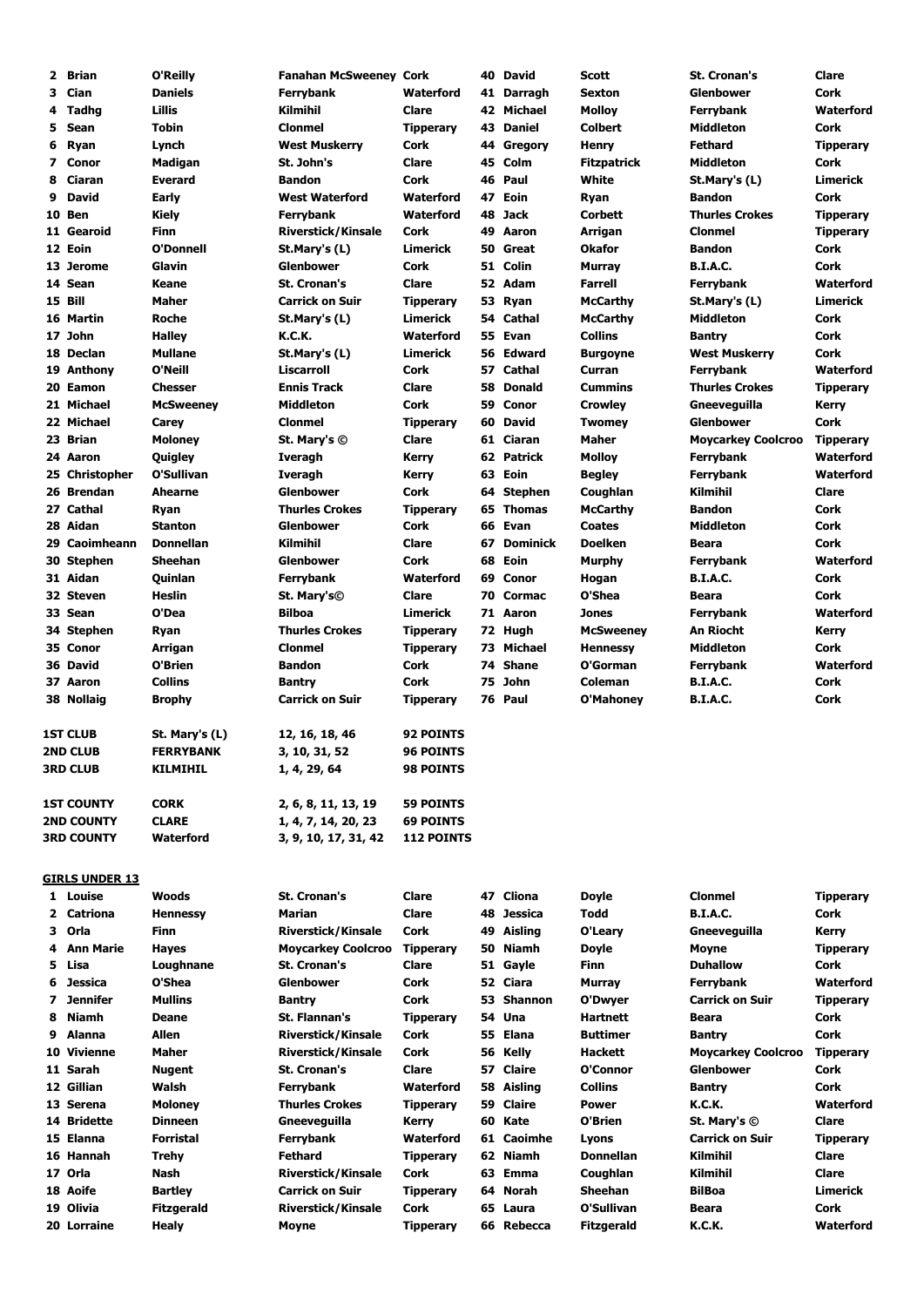| 21 Sophie          | <b>Molloy</b>             | Ferrybank                 | Waterford        |    | 67 Natasha   | <b>Barniville</b> | <b>Thurles Crokes</b>     | <b>Tipperary</b> |
|--------------------|---------------------------|---------------------------|------------------|----|--------------|-------------------|---------------------------|------------------|
| 22 Yvonne          | <b>Maher</b>              | <b>Carrick on Suir</b>    | <b>Tipperary</b> |    | 68 Kate      | O'Brien           | <b>Bandon</b>             | <b>Cork</b>      |
| 23 Joan            | <b>Healy</b>              | <b>Bandon</b>             | <b>Cork</b>      |    | 69 Ciara     | Kennedy           | Ferrybank                 | <b>Waterford</b> |
| 24 Laura           | <b>Norris</b>             | <b>Carrick on Suir</b>    | <b>Tipperary</b> |    | 70 April     | <b>Duff</b>       | <b>West Waterford</b>     | <b>Waterford</b> |
| 25 Maeve           | <b>Beglin</b>             | Ferrybank                 | Waterford        |    | 71 Niamh     | <b>Cahill</b>     | <b>St. Cronan's</b>       | <b>Clare</b>     |
| 26 Julie           | O'Sullivan                | Gneevequilla              | Kerry            |    | 72 Johanna   | O'Regan           | <b>Bandon</b>             | Cork             |
| 27 Grainne         | <b>McNamara</b>           | <b>St. Cronan's</b>       | Clare            |    | 73 Elanna    | <b>Harnedy</b>    | <b>Glenbower</b>          | <b>Cork</b>      |
| 28 Nolliag         | <b>Butler</b>             | <b>Moyne</b>              | <b>Tipperary</b> |    | 74 Steppi    | <b>Power</b>      | <b>K.C.K.</b>             | <b>Waterford</b> |
| 29 Linda           | <b>Williams</b>           | <b>Glenbower</b>          | <b>Cork</b>      |    | 75 Marie     | <b>Doyle</b>      | Gneevequilla              | <b>Kerry</b>     |
| 30 Katie           | Cahill                    | <b>St. Cronan's</b>       | Clare            | 76 | Clodagh      | <b>Sexton</b>     | <b>Duhallow</b>           | <b>Cork</b>      |
| 31 Breeda          | Carey                     | Gneevequilla              | <b>Kerry</b>     | 77 | <b>Tara</b>  | <b>Power</b>      | Ferrybank                 | <b>Waterford</b> |
| 32 Maura           | Murphy                    | <b>Duhallow</b>           | <b>Cork</b>      | 78 | Aoife        | Murphy            | <b>B.I.A.C.</b>           | <b>Cork</b>      |
| 33 Laura           | <b>Daly</b>               | <b>Ennis Track</b>        | Clare            | 79 | Sarah        | <b>Doheny</b>     | Ferrybank                 | Waterford        |
| 34 Treasa          | Ni Shuilleabhain          | <b>Bantry</b>             | <b>Cork</b>      | 80 | Aine         | <b>Hayes</b>      | <b>Skibberreen</b>        | <b>Cork</b>      |
| 35 Ailis           | <b>Crowley</b>            | Bandon                    | Cork             | 81 | Kate         | O'Leary           | <b>Riverstick/Kinsale</b> | <b>Cork</b>      |
| <b>36 Caroline</b> | <b>Sugrue</b>             | <b>Bandon</b>             | <b>Cork</b>      | 82 | Kate         | O'Brien           | <b>Glenbower</b>          | <b>Cork</b>      |
| 37 Louise          | Fogarty                   | <b>Moyne</b>              | <b>Tipperary</b> |    | 83 Eve       | O'Mahoney         | <b>B.I.A.C.</b>           | <b>Cork</b>      |
| 38 Orla            | <b>Scanlon</b>            | <b>St. Cronan's</b>       | Clare            |    | 84 Sinead    | O'Grady           | <b>K.C.K.</b>             | Waterford        |
| 39 Roisin          | <b>Moynihan</b>           | <b>Clonmel</b>            | <b>Tipperary</b> |    | 85 Margaret  | Carey             | <b>B.I.A.C.</b>           | <b>Cork</b>      |
| 40 Maeve           | <b>Hackett</b>            | <b>Moycarkey Coolcroo</b> | <b>Tipperary</b> |    | 86 Silvianne | <b>Shapp</b>      | <b>Moycarkey Coolcroo</b> | <b>Tipperary</b> |
| 41 Jade            | Looby                     | <b>Clonmel</b>            | <b>Tipperary</b> |    | 87 Catriona  | <b>Murphy</b>     | Ferrybank                 | <b>Waterford</b> |
| <b>42 Caoimhe</b>  | <b>Bowles</b>             | <b>Clonmel</b>            | <b>Tipperary</b> | 88 | <b>Niamh</b> | Carey             | <b>B.I.A.C.</b>           | <b>Cork</b>      |
| 43 Emma            | Carey                     | <b>Thurles Crokes</b>     | <b>Tipperary</b> | 89 | Lisa         | <b>Creamer</b>    | <b>BilBoa</b>             | <b>Limerick</b>  |
| 44 Joan            | Gleeson                   | Ferrybank                 | Waterford        | 90 | Fiona        | Walsh             | <b>Middleton</b>          | <b>Cork</b>      |
| 45 Fiona           | O'Sullivan                | Beara                     | Cork             |    | 91 Emma      | <b>Fitzgerald</b> | <b>Riverstick/Kinsale</b> | <b>Cork</b>      |
| 46 Una             | Twohig                    | <b>Duhallow</b>           | <b>Cork</b>      |    | 92 Kate      | Kerrane           | <b>Thurles Crokes</b>     | <b>Tipperary</b> |
| <b>1ST CLUB</b>    | <b>Riverstick/kinsale</b> | 3, 9, 10, 17              | <b>39 POINTS</b> |    |              |                   |                           |                  |
| <b>2ND CLUB</b>    | <b>St. Cronan's</b>       | 1, 5, 11, 27              | <b>44 POINTS</b> |    |              |                   |                           |                  |
| <b>3RD CLUB</b>    | <b>FERRYBANK</b>          | 12, 15, 21, 25            | <b>73 POINTS</b> |    |              |                   |                           |                  |
| <b>1ST COUNTY</b>  | <b>CORK</b>               | 3, 6, 7, 9, 10, 17        | <b>52 POINTS</b> |    |              |                   |                           |                  |
| <b>2ND COUNTY</b>  | <b>CLARE</b>              | 1, 2, 5, 11, 27, 30       | <b>76 POINTS</b> |    |              |                   |                           |                  |
| <b>3RD COUNTY</b>  | <b>TIPPERARY</b>          | 4, 8, 13, 18, 20, 22      | <b>85 POINTS</b> |    |              |                   |                           |                  |

## **BOYS UNDER 13**

| 1.           | <b>Michael</b> | O'Sullivan       | <b>West Muskerry</b>          | Cork             | 49 | Paul                   | Griffin           | <b>Ferrybank</b>              | Waterford        |
|--------------|----------------|------------------|-------------------------------|------------------|----|------------------------|-------------------|-------------------------------|------------------|
| $\mathbf{2}$ | Patrick        | <b>Maher</b>     | Liscarroll                    | Cork             | 50 | Michael                | O'Shea            | <b>Star of the Laune</b>      | Kerry            |
| 3            | Liam           | <b>Markham</b>   | St. Mary's (C)                | Clare            | 51 | Liam                   | O'Mahoney         | <b>West Waterford</b>         | Waterford        |
| 4            | Shane          | Ouinn            | Ferrybank                     | Waterford        |    | 52 Stephen             | <b>Murphy</b>     | Ferrybank                     | Waterford        |
| 5.           | Thomas         | Ryan             | <b>Dooneen</b>                | Limerick         | 53 | Colm                   | Curran            | <b>West Waterford</b>         | Waterford        |
|              | 6 Patrick      | O'Sullivan       | <b>Iveragh</b>                | Kerry            |    | 54 Sean                | <b>Sheehan</b>    | St. Mary's (L)                | <b>Limerick</b>  |
| 7            | <b>Seamas</b>  | Lynch            | <b>KIB/N. Clare</b>           | Clare            | 55 | Michael                | <b>Malone</b>     | <b>Ennis Track</b>            | <b>Clare</b>     |
| 8            | <b>Daniel</b>  | <b>McCarthy</b>  | <b>West Waterford</b>         | Waterford        |    | 56 Simon               | O'Brien           | <b>Glenbower</b>              | <b>Cork</b>      |
| 9            | <b>Shane</b>   | <b>Meaney</b>    | <b>Moycarkey Coolcroo</b>     | <b>Tipperary</b> | 57 | Eamon                  | <b>Mulholland</b> | Carrignabhear                 | Cork             |
|              | 10 Sean        | <b>Moriarty</b>  | <b>Kenmare &amp; District</b> | Kerry            | 58 | Gearoid                | <b>Sheehv</b>     | <b>Bilboa</b>                 | <b>Limerick</b>  |
|              | 11 Tom         | Curran           | <b>West Waterford</b>         | Waterford        |    | 59 Ciaran              | <b>Twomey</b>     | <b>Kenmare &amp; District</b> | Kerry            |
|              | 12 Aidan       | <b>Kearney</b>   | <b>Ennis Track</b>            | Clare            | 60 | <b>Paul Thomas Nee</b> |                   | <b>Beara</b>                  | Cork             |
|              | 13 Kevin       | <b>Connellan</b> | <b>St. Cronan's</b>           | Clare            | 61 | Adam                   | <b>Bleuth</b>     | <b>Ennis Track</b>            | <b>Clare</b>     |
|              | 14 Alan        | O'Leary          | <b>Kenmare &amp; District</b> | <b>Kerry</b>     | 62 | <b>Thomas</b>          | Roantree          | <b>Carrick on Suir</b>        | <b>Tipperary</b> |
|              | 15 Paul        | <b>Flanagan</b>  | <b>Ennis Track</b>            | Clare            | 63 | Eoin                   | <b>Fitzgerald</b> | <b>St. Cronan's</b>           | <b>Clare</b>     |
|              | 16 Colm        | Daly             | <b>Ennis Track</b>            | Clare            | 64 | Anthony                | <b>Dineen</b>     | Gneevequilla                  | Kerry            |
|              | $17$ Jim       | Curran           | <b>West Waterford</b>         | Waterford        | 65 | <b>Barry</b>           | <b>Harnedy</b>    | <b>Carrignabhear</b>          | Cork             |
|              | 18 Christy     | O'Brien          | <b>Thurles Crokes</b>         | <b>Tipperary</b> | 66 | <b>Derek</b>           | <b>Dillon</b>     | St. Mary's (L)                | <b>Limerick</b>  |
|              | 19 Seamas      | <b>Brosnan</b>   | <b>An Riocht</b>              | Kerry            | 67 | <b>James</b>           | O'Donnell         | St. Mary's (L)                | <b>Limerick</b>  |
|              | 20 Eoin        | <b>Enright</b>   | <b>St. Cronan's</b>           | <b>Clare</b>     | 68 | Michael                | <b>Keating</b>    | St. Mary's (L)                | <b>Limerick</b>  |
|              | 21 Gearoid     | O'Connell        | <b>Ennis Track</b>            | Clare            | 69 | Danny                  | <b>Ouinlan</b>    | <b>Moyne</b>                  | <b>Tipperary</b> |
|              | 22 Gearoid     | O'Looney         | <b>Kilmihil</b>               | Clare            | 70 | <b>James</b>           | <b>Moloney</b>    | <b>Moyne</b>                  | <b>Tipperary</b> |
|              | 23 Zain        | Ali              | <b>Togher</b>                 | Cork             | 71 | <b>Brian</b>           | Geehan            | <b>Movne</b>                  | <b>Tipperary</b> |
|              | 24 Gary        | <b>Cantwell</b>  | <b>K.C.K.</b>                 | Waterford        |    | 72 Sean Og             | Murphy            | <b>Bandon</b>                 | Cork             |
|              | 25 Patrick     | Coleman          | <b>Beara</b>                  | <b>Cork</b>      | 73 | <b>Daniel</b>          | <b>Twomey</b>     | <b>West Muskerry</b>          | <b>Cork</b>      |
|              | 26 Darragh     | Lynch            | <b>Ennis Track</b>            | Clare            |    | 74 Gavin               | <b>Hayes</b>      | St. Mary's (L)                | <b>Limerick</b>  |
|              | 27 James       | Greene           | <b>K.C.K.</b>                 | Waterford        |    | 75 Peter               | Hanrahan          | Leevale                       | <b>Cork</b>      |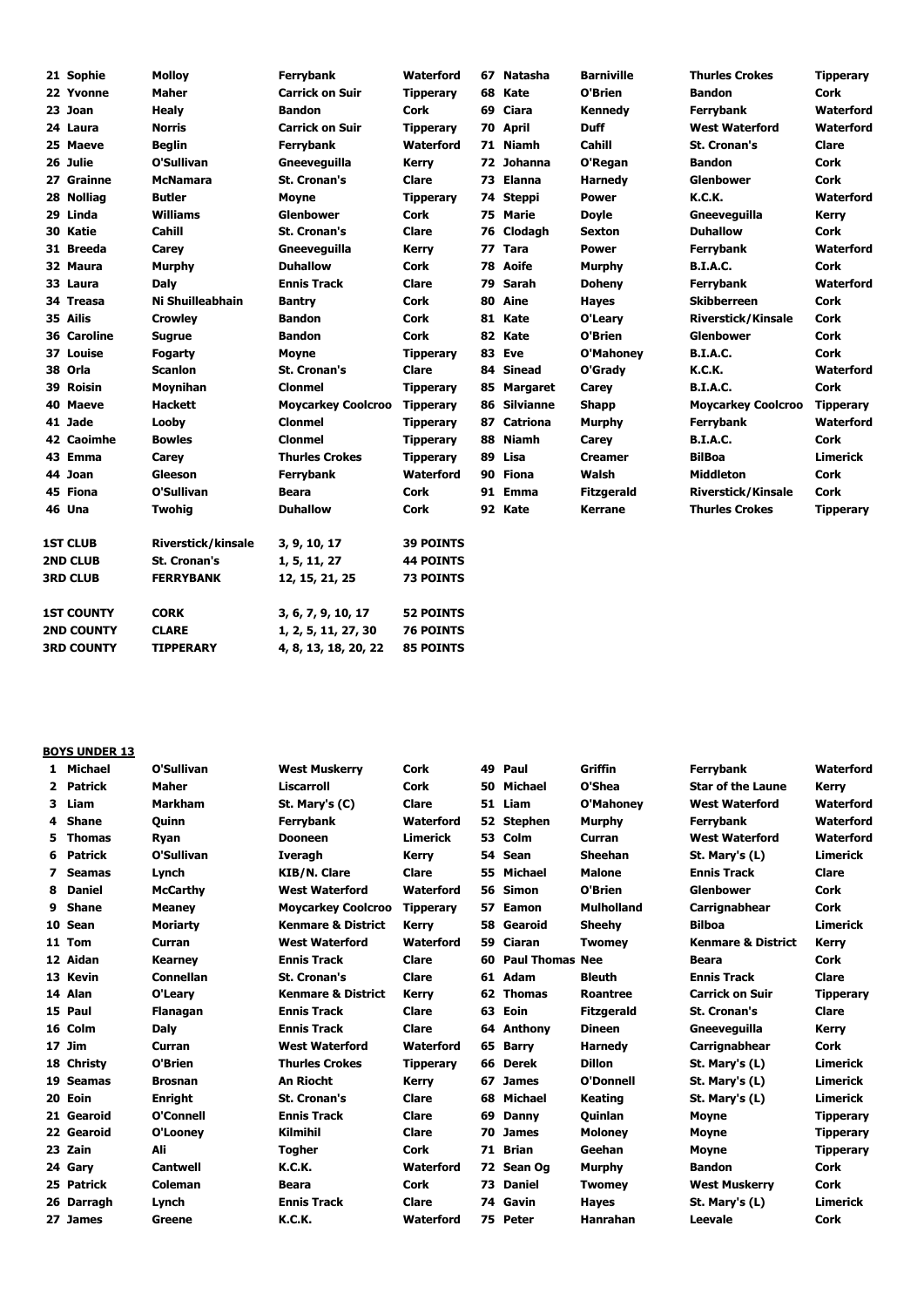| 28 Evan           | <b>Hickey</b>                 | <b>Clonmel</b>                | <b>Tipperary</b> |    | 76 Padraig     | <b>Woodlock</b>  | <b>Moycarkey Coolcroo</b> | <b>Tipperary</b> |
|-------------------|-------------------------------|-------------------------------|------------------|----|----------------|------------------|---------------------------|------------------|
| 29 Spike          | <b>Shaughnesy</b>             | <b>Bandon</b>                 | <b>Cork</b>      | 77 | <b>Jason</b>   | <b>Mullins</b>   | <b>Clonmel</b>            | <b>Tipperary</b> |
| 30 Mark           | <b>Sugrue</b>                 | <b>Bandon</b>                 | <b>Cork</b>      | 78 | Edmund         | <b>Morrissey</b> | <b>Clonmel</b>            | <b>Tipperary</b> |
| 31 Darragh        | <b>Chesser</b>                | <b>Ennis Track</b>            | <b>Clare</b>     | 79 | William        | <b>Cummins</b>   | <b>Thurles Crokes</b>     | <b>Tipperary</b> |
| 32 Declan         | <b>Keane</b>                  | <b>Ennis Track</b>            | <b>Clare</b>     | 80 |                |                  |                           |                  |
| 33 Ronan          | <b>Fanning</b>                | <b>Moyne</b>                  | <b>Tipperary</b> |    | 81 Conor       | O'Brien          | <b>Togher</b>             | <b>Cork</b>      |
| 34 James          | <b>Cullen</b>                 | <b>Glenbower</b>              | Cork             | 82 | David          | O'Learv          | <b>West Muskerry</b>      | <b>Cork</b>      |
| 35 Thomas         | <b>Blackburn</b>              | <b>Bilboa</b>                 | <b>Limerick</b>  | 83 | Owen           | Young            | <b>West Waterford</b>     | Waterford        |
| 36 Colin          | O'Neill                       | <b>Star of the Laune</b>      | Kerry            | 84 | Michael        | <b>Talty</b>     | <b>West Waterford</b>     | Waterford        |
| 37 Mark           | O'Sullivan                    | <b>Bandon</b>                 | <b>Cork</b>      |    | 85 David       | <b>Broughal</b>  | <b>Togher</b>             | <b>Cork</b>      |
| 38 Eoin           | Walsh                         | <b>K.C.K.</b>                 | <b>Waterford</b> |    | 86 Michael     | O'Neill          | Gneevequilla              | Kerry            |
| 39 James          | <b>Murray</b>                 | <b>Templemore</b>             | <b>Tipperary</b> | 87 | <b>Shane</b>   | <b>Cotter</b>    | <b>West Muskerry</b>      | Cork             |
| 40 Kevin          | <b>Chesser</b>                | <b>Ennis Track</b>            | <b>Clare</b>     | 88 | Ryan           | Murtagh          | <b>Thurles Crokes</b>     | <b>Tipperary</b> |
| 41 Brendan        | <b>Behan</b>                  | <b>K.C.K.</b>                 | <b>Waterford</b> | 89 | Eamon          | O'Regan          | Youghal                   | <b>Cork</b>      |
| <b>42 Patrick</b> | <b>Moriarty</b>               | <b>Kenmare &amp; District</b> | Kerry            | 90 | Conor          | <b>Sheehan</b>   | <b>Bilboa</b>             | <b>Limerick</b>  |
| 43 Dean           | <b>Mulcahy</b>                | <b>Moyne</b>                  | <b>Tipperary</b> |    | 91 Darren      | Loughnane        | <b>Dundrum</b>            | <b>Tipperary</b> |
| 44 Darragh        | O'Riordan                     | <b>West Waterford</b>         | <b>Waterford</b> |    | 92 Patrick     | <b>McSweenev</b> | <b>Bandon</b>             | <b>Cork</b>      |
| 45 Gavin          | <b>Crowley</b>                | Gneevequilla                  | Kerry            |    | 93 Christopher | O'Leary          | Gneevequilla              | Kerry            |
| 46 Donnacha       | <b>Dunne</b>                  | Moyne                         | <b>Tipperary</b> | 94 | Tadhg          | O'Donovan        | <b>Bandon</b>             | <b>Cork</b>      |
| 47 David          | <b>Hallahan</b>               | <b>K.C.K.</b>                 | Waterford        |    | 95 Shane       | <b>Doody</b>     | <b>Togher</b>             | Cork             |
| 48 Patrick        | <b>Fitzgerald</b>             | <b>Emerald</b>                | <b>Limerick</b>  |    | 96 Killian     | <b>Abernethy</b> | <b>Glenbower</b>          | <b>Cork</b>      |
| <b>1ST CLUB</b>   | <b>Ennis Track</b>            | 12, 15, 16, 21                | 64 points        |    |                |                  |                           |                  |
| 2ND CLUB          | <b>West Waterford</b>         | 8, 11, 17, 44                 | 80 Points        |    |                |                  |                           |                  |
| <b>3RD CLUB</b>   | <b>Kenmare &amp; District</b> | 10, 14, 42, 59                | 125 Points       |    |                |                  |                           |                  |
| <b>1ST COUNTY</b> | Clare                         | 3, 7, 12, 13, 15, 16          | 66 points        |    |                |                  |                           |                  |
| <b>2ND COUNTY</b> | Waterford                     | 4, 8, 11, 17, 24, 27          | 91 Points        |    |                |                  |                           |                  |
| <b>3RD COUNTY</b> | <b>Cork</b>                   | 1, 2, 23, 25, 29, 30          | 110 Points       |    |                |                  |                           |                  |

### **GIRLS UNDER 15**

| GINLJ UNDLN 1J |                                                                                                                                                                                                                                                                                                                                                                                                                                     |                                                                                                                                                                                                                  |                                                                                                                                                                                                                                                                                                      |                                                                                                                                                                                                                             |          |                                                                                                                                                                                                                                                                                                                                                                                                                      |                                                                                                                                                                                                                                                         | Cork                                                                                                                                                                                                                                                                                                           |
|----------------|-------------------------------------------------------------------------------------------------------------------------------------------------------------------------------------------------------------------------------------------------------------------------------------------------------------------------------------------------------------------------------------------------------------------------------------|------------------------------------------------------------------------------------------------------------------------------------------------------------------------------------------------------------------|------------------------------------------------------------------------------------------------------------------------------------------------------------------------------------------------------------------------------------------------------------------------------------------------------|-----------------------------------------------------------------------------------------------------------------------------------------------------------------------------------------------------------------------------|----------|----------------------------------------------------------------------------------------------------------------------------------------------------------------------------------------------------------------------------------------------------------------------------------------------------------------------------------------------------------------------------------------------------------------------|---------------------------------------------------------------------------------------------------------------------------------------------------------------------------------------------------------------------------------------------------------|----------------------------------------------------------------------------------------------------------------------------------------------------------------------------------------------------------------------------------------------------------------------------------------------------------------|
|                |                                                                                                                                                                                                                                                                                                                                                                                                                                     |                                                                                                                                                                                                                  |                                                                                                                                                                                                                                                                                                      |                                                                                                                                                                                                                             |          |                                                                                                                                                                                                                                                                                                                                                                                                                      |                                                                                                                                                                                                                                                         | Clare                                                                                                                                                                                                                                                                                                          |
|                |                                                                                                                                                                                                                                                                                                                                                                                                                                     |                                                                                                                                                                                                                  |                                                                                                                                                                                                                                                                                                      |                                                                                                                                                                                                                             |          |                                                                                                                                                                                                                                                                                                                                                                                                                      |                                                                                                                                                                                                                                                         | <b>Limerick</b>                                                                                                                                                                                                                                                                                                |
|                |                                                                                                                                                                                                                                                                                                                                                                                                                                     |                                                                                                                                                                                                                  |                                                                                                                                                                                                                                                                                                      |                                                                                                                                                                                                                             |          |                                                                                                                                                                                                                                                                                                                                                                                                                      |                                                                                                                                                                                                                                                         | Waterford                                                                                                                                                                                                                                                                                                      |
|                |                                                                                                                                                                                                                                                                                                                                                                                                                                     |                                                                                                                                                                                                                  |                                                                                                                                                                                                                                                                                                      |                                                                                                                                                                                                                             |          |                                                                                                                                                                                                                                                                                                                                                                                                                      |                                                                                                                                                                                                                                                         | <b>Cork</b>                                                                                                                                                                                                                                                                                                    |
|                |                                                                                                                                                                                                                                                                                                                                                                                                                                     |                                                                                                                                                                                                                  |                                                                                                                                                                                                                                                                                                      |                                                                                                                                                                                                                             |          |                                                                                                                                                                                                                                                                                                                                                                                                                      |                                                                                                                                                                                                                                                         |                                                                                                                                                                                                                                                                                                                |
|                |                                                                                                                                                                                                                                                                                                                                                                                                                                     |                                                                                                                                                                                                                  |                                                                                                                                                                                                                                                                                                      |                                                                                                                                                                                                                             |          |                                                                                                                                                                                                                                                                                                                                                                                                                      |                                                                                                                                                                                                                                                         | Kerry                                                                                                                                                                                                                                                                                                          |
|                |                                                                                                                                                                                                                                                                                                                                                                                                                                     |                                                                                                                                                                                                                  |                                                                                                                                                                                                                                                                                                      |                                                                                                                                                                                                                             |          |                                                                                                                                                                                                                                                                                                                                                                                                                      |                                                                                                                                                                                                                                                         | <b>Cork</b>                                                                                                                                                                                                                                                                                                    |
|                |                                                                                                                                                                                                                                                                                                                                                                                                                                     |                                                                                                                                                                                                                  |                                                                                                                                                                                                                                                                                                      |                                                                                                                                                                                                                             |          |                                                                                                                                                                                                                                                                                                                                                                                                                      |                                                                                                                                                                                                                                                         | Kerry                                                                                                                                                                                                                                                                                                          |
|                |                                                                                                                                                                                                                                                                                                                                                                                                                                     |                                                                                                                                                                                                                  |                                                                                                                                                                                                                                                                                                      |                                                                                                                                                                                                                             |          |                                                                                                                                                                                                                                                                                                                                                                                                                      |                                                                                                                                                                                                                                                         | Waterford                                                                                                                                                                                                                                                                                                      |
|                |                                                                                                                                                                                                                                                                                                                                                                                                                                     |                                                                                                                                                                                                                  |                                                                                                                                                                                                                                                                                                      |                                                                                                                                                                                                                             |          |                                                                                                                                                                                                                                                                                                                                                                                                                      |                                                                                                                                                                                                                                                         | <b>Cork</b>                                                                                                                                                                                                                                                                                                    |
|                |                                                                                                                                                                                                                                                                                                                                                                                                                                     |                                                                                                                                                                                                                  |                                                                                                                                                                                                                                                                                                      |                                                                                                                                                                                                                             |          |                                                                                                                                                                                                                                                                                                                                                                                                                      |                                                                                                                                                                                                                                                         | Waterford                                                                                                                                                                                                                                                                                                      |
|                |                                                                                                                                                                                                                                                                                                                                                                                                                                     |                                                                                                                                                                                                                  |                                                                                                                                                                                                                                                                                                      |                                                                                                                                                                                                                             |          |                                                                                                                                                                                                                                                                                                                                                                                                                      |                                                                                                                                                                                                                                                         | Waterford                                                                                                                                                                                                                                                                                                      |
|                |                                                                                                                                                                                                                                                                                                                                                                                                                                     |                                                                                                                                                                                                                  |                                                                                                                                                                                                                                                                                                      |                                                                                                                                                                                                                             |          |                                                                                                                                                                                                                                                                                                                                                                                                                      |                                                                                                                                                                                                                                                         | Cork                                                                                                                                                                                                                                                                                                           |
|                |                                                                                                                                                                                                                                                                                                                                                                                                                                     |                                                                                                                                                                                                                  |                                                                                                                                                                                                                                                                                                      |                                                                                                                                                                                                                             |          |                                                                                                                                                                                                                                                                                                                                                                                                                      |                                                                                                                                                                                                                                                         | <b>Limerick</b>                                                                                                                                                                                                                                                                                                |
|                |                                                                                                                                                                                                                                                                                                                                                                                                                                     |                                                                                                                                                                                                                  |                                                                                                                                                                                                                                                                                                      |                                                                                                                                                                                                                             |          |                                                                                                                                                                                                                                                                                                                                                                                                                      |                                                                                                                                                                                                                                                         | <b>Tipperary</b>                                                                                                                                                                                                                                                                                               |
|                |                                                                                                                                                                                                                                                                                                                                                                                                                                     |                                                                                                                                                                                                                  |                                                                                                                                                                                                                                                                                                      |                                                                                                                                                                                                                             |          |                                                                                                                                                                                                                                                                                                                                                                                                                      |                                                                                                                                                                                                                                                         | Waterford                                                                                                                                                                                                                                                                                                      |
|                | <b>Barrett</b>                                                                                                                                                                                                                                                                                                                                                                                                                      | <b>Dooneen</b>                                                                                                                                                                                                   | Limerick                                                                                                                                                                                                                                                                                             |                                                                                                                                                                                                                             | Roisin   | <b>Howard</b>                                                                                                                                                                                                                                                                                                                                                                                                        | <b>Grange Fermov</b>                                                                                                                                                                                                                                    | Cork                                                                                                                                                                                                                                                                                                           |
|                | <b>Power</b>                                                                                                                                                                                                                                                                                                                                                                                                                        | Youghal                                                                                                                                                                                                          | Cork                                                                                                                                                                                                                                                                                                 |                                                                                                                                                                                                                             |          | <b>McNamara</b>                                                                                                                                                                                                                                                                                                                                                                                                      | <b>St. Cronan's</b>                                                                                                                                                                                                                                     | Clare                                                                                                                                                                                                                                                                                                          |
|                | <b>Halley</b>                                                                                                                                                                                                                                                                                                                                                                                                                       | Ferrybank                                                                                                                                                                                                        | <b>Waterford</b>                                                                                                                                                                                                                                                                                     |                                                                                                                                                                                                                             |          | <b>Donnellan</b>                                                                                                                                                                                                                                                                                                                                                                                                     | <b>Kilmihil</b>                                                                                                                                                                                                                                         | Clare                                                                                                                                                                                                                                                                                                          |
|                | <b>Enright</b>                                                                                                                                                                                                                                                                                                                                                                                                                      | <b>St. Cronan's</b>                                                                                                                                                                                              | Clare                                                                                                                                                                                                                                                                                                |                                                                                                                                                                                                                             |          | Keane                                                                                                                                                                                                                                                                                                                                                                                                                | <b>K.C.K.</b>                                                                                                                                                                                                                                           | Waterford                                                                                                                                                                                                                                                                                                      |
|                | O'Dea                                                                                                                                                                                                                                                                                                                                                                                                                               | <b>Bilboa</b>                                                                                                                                                                                                    | <b>Limerick</b>                                                                                                                                                                                                                                                                                      |                                                                                                                                                                                                                             |          | Lynch                                                                                                                                                                                                                                                                                                                                                                                                                | <b>Bandon</b>                                                                                                                                                                                                                                           | <b>Cork</b>                                                                                                                                                                                                                                                                                                    |
|                | <b>Fanning</b>                                                                                                                                                                                                                                                                                                                                                                                                                      | Moyne                                                                                                                                                                                                            | <b>Tipperary</b>                                                                                                                                                                                                                                                                                     |                                                                                                                                                                                                                             |          | Ryan                                                                                                                                                                                                                                                                                                                                                                                                                 | Youghal                                                                                                                                                                                                                                                 | Cork                                                                                                                                                                                                                                                                                                           |
|                | Cleary                                                                                                                                                                                                                                                                                                                                                                                                                              | St. Mary's ©                                                                                                                                                                                                     | Clare                                                                                                                                                                                                                                                                                                | 56                                                                                                                                                                                                                          |          | O'Sullivan                                                                                                                                                                                                                                                                                                                                                                                                           | Skibbereen                                                                                                                                                                                                                                              | Cork                                                                                                                                                                                                                                                                                                           |
|                | O'Brien                                                                                                                                                                                                                                                                                                                                                                                                                             | <b>Skibbereen</b>                                                                                                                                                                                                | Cork                                                                                                                                                                                                                                                                                                 |                                                                                                                                                                                                                             |          | Welch                                                                                                                                                                                                                                                                                                                                                                                                                | Youghal                                                                                                                                                                                                                                                 | <b>Cork</b>                                                                                                                                                                                                                                                                                                    |
|                | <b>Nugent</b>                                                                                                                                                                                                                                                                                                                                                                                                                       | <b>West Waterford</b>                                                                                                                                                                                            | Waterford                                                                                                                                                                                                                                                                                            |                                                                                                                                                                                                                             |          | Lyons                                                                                                                                                                                                                                                                                                                                                                                                                | <b>West Waterford</b>                                                                                                                                                                                                                                   | Waterford                                                                                                                                                                                                                                                                                                      |
|                | O'Keefe                                                                                                                                                                                                                                                                                                                                                                                                                             | <b>St. Cronan's</b>                                                                                                                                                                                              | Clare                                                                                                                                                                                                                                                                                                | 59                                                                                                                                                                                                                          | Niamh    | White                                                                                                                                                                                                                                                                                                                                                                                                                | <b>Clonmel</b>                                                                                                                                                                                                                                          | <b>Tipperary</b>                                                                                                                                                                                                                                                                                               |
|                | <b>McCarthy</b>                                                                                                                                                                                                                                                                                                                                                                                                                     | <b>Dooneen</b>                                                                                                                                                                                                   | <b>Limerick</b>                                                                                                                                                                                                                                                                                      |                                                                                                                                                                                                                             |          | <b>McEvoy</b>                                                                                                                                                                                                                                                                                                                                                                                                        | <b>Belgooly</b>                                                                                                                                                                                                                                         | <b>Cork</b>                                                                                                                                                                                                                                                                                                    |
|                | O'Regan                                                                                                                                                                                                                                                                                                                                                                                                                             | Youghal                                                                                                                                                                                                          | Cork                                                                                                                                                                                                                                                                                                 |                                                                                                                                                                                                                             |          | <b>Dunne</b>                                                                                                                                                                                                                                                                                                                                                                                                         | <b>Thurles Crokes</b>                                                                                                                                                                                                                                   | <b>Tipperary</b>                                                                                                                                                                                                                                                                                               |
|                | <b>Burke</b>                                                                                                                                                                                                                                                                                                                                                                                                                        | Dooneen                                                                                                                                                                                                          | <b>Limerick</b>                                                                                                                                                                                                                                                                                      |                                                                                                                                                                                                                             |          | <b>O'Mahoney</b>                                                                                                                                                                                                                                                                                                                                                                                                     | Youghal                                                                                                                                                                                                                                                 | Cork                                                                                                                                                                                                                                                                                                           |
|                | O'Brien                                                                                                                                                                                                                                                                                                                                                                                                                             | <b>Skibbereen</b>                                                                                                                                                                                                | Cork                                                                                                                                                                                                                                                                                                 |                                                                                                                                                                                                                             |          | <b>Kelliher</b>                                                                                                                                                                                                                                                                                                                                                                                                      | Gneevguilla                                                                                                                                                                                                                                             | Kerry                                                                                                                                                                                                                                                                                                          |
|                | Hand                                                                                                                                                                                                                                                                                                                                                                                                                                | <b>Kilmallock</b>                                                                                                                                                                                                | <b>Limerick</b>                                                                                                                                                                                                                                                                                      |                                                                                                                                                                                                                             |          | <b>Collins</b>                                                                                                                                                                                                                                                                                                                                                                                                       |                                                                                                                                                                                                                                                         | Kerry                                                                                                                                                                                                                                                                                                          |
|                | <b>McCarthy</b>                                                                                                                                                                                                                                                                                                                                                                                                                     | <b>West Waterford</b>                                                                                                                                                                                            | Waterford                                                                                                                                                                                                                                                                                            |                                                                                                                                                                                                                             |          | Lynch                                                                                                                                                                                                                                                                                                                                                                                                                | <b>Bandon</b>                                                                                                                                                                                                                                           | Cork                                                                                                                                                                                                                                                                                                           |
|                | O'Riordan                                                                                                                                                                                                                                                                                                                                                                                                                           | <b>West Waterford</b>                                                                                                                                                                                            | <b>Waterford</b>                                                                                                                                                                                                                                                                                     |                                                                                                                                                                                                                             |          | Hayes                                                                                                                                                                                                                                                                                                                                                                                                                | Skibbereen                                                                                                                                                                                                                                              | <b>Cork</b>                                                                                                                                                                                                                                                                                                    |
|                | <b>Ferrybank</b>                                                                                                                                                                                                                                                                                                                                                                                                                    | 1, 8, 9, 10                                                                                                                                                                                                      | 28 Points                                                                                                                                                                                                                                                                                            |                                                                                                                                                                                                                             |          |                                                                                                                                                                                                                                                                                                                                                                                                                      |                                                                                                                                                                                                                                                         |                                                                                                                                                                                                                                                                                                                |
| 3<br>4         | 1 Ciara<br>2 Frances<br>Lorraine<br>Mary<br>5 Niamh<br><b>Claire</b><br>Cliona<br>7<br><b>Niamh</b><br>Kitty<br>10 Beth<br>11 Eimear<br>12 Maura<br>13 Grainne<br>14 Emer<br>15 Shona<br>16 Lynda<br>17 Ciara<br>18 Sinead<br>19 Jane<br>20 Shona<br>21 Maura<br>22 Emma<br>23 Ciara<br>24 Noirin<br>25 Elma<br>26 Leah<br>27 Niamh<br>28 Niamh<br>29 Aoife<br>30 Eilis<br>31 Rebecca<br>32 Michelle<br>33 Niamh<br><b>1ST CLUB</b> | Cronin<br>O'Shea<br><b>McCarthy</b><br>Gleeson<br><b>McGrath</b><br><b>Madigan</b><br>Ryan<br>Ryan<br>Walsh<br>Walsh<br><b>Tagney</b><br><b>Fitzgerald</b><br><b>Brennan</b><br>O'Connell<br>Curran<br>O'Donovan | Ferrybank<br><b>North Cork</b><br><b>West Waterford</b><br><b>Fethard</b><br><b>West Waterford</b><br>St. John's<br>St. Flannan's<br>Ferrybank<br>Ferrybank<br>Ferrybank<br><b>Spa Muckross</b><br><b>Faranfore</b><br><b>Ferrybank</b><br><b>B.I.A.C.</b><br><b>West Waterford</b><br><b>Bandon</b> | <b>Waterford</b><br>Cork<br>Waterford<br><b>Tipperary</b><br>Waterford<br>Clare<br><b>Tipperary</b><br><b>Waterford</b><br>Waterford<br><b>Waterford</b><br>Kerry<br>Kerry<br>Waterford<br>Cork<br>Waterford<br><b>Cork</b> | 45<br>49 | 34 Katriona<br>35 Sinead<br>36 Sinead<br>37 Danielle<br>38 Anne<br>39 Ciara<br>40<br>Emma<br>41 Grainne<br>42 Eimear<br>43 Mairead<br>44 Nicola<br>Julie<br>46 Laura<br>47 Fiona<br>48 Shannon<br><b>Elaine</b><br>50<br>51 Sinead<br>52 Aoife<br>53 Lisa<br>54 Valerie<br>55 Sarah<br>Johannah<br>57 Shauna<br>58 Stacy<br>60 Rebecca<br>61 Lorna<br>62 Elaine<br>63 Margaret<br>64 Denise<br>65 Grace<br>66 Claire | O'Driscoll<br><b>Molonev</b><br><b>Holmes</b><br><b>Power</b><br>O'Donovan<br><b>Coffey</b><br>O'Neill<br><b>Dinneen</b><br><b>Scanlon</b><br><b>Roche</b><br><b>Power</b><br><b>Buest</b><br><b>Allison</b><br>O'Shea<br><b>Doyle</b><br><b>Flavin</b> | Skibbereen<br>St. Mary's ©<br><b>Bilboa</b><br><b>Ferrybank</b><br><b>Bandon</b><br>Gneevguilla<br><b>Ballincollig</b><br>Gneevguilla<br><b>West Waterford</b><br><b>Bandon</b><br>Ferrybank<br><b>West Waterford</b><br>Skibbereen<br><b>Dooneen</b><br><b>Thurles Crokes</b><br><b>K.C.K.</b><br>Gneevguilla |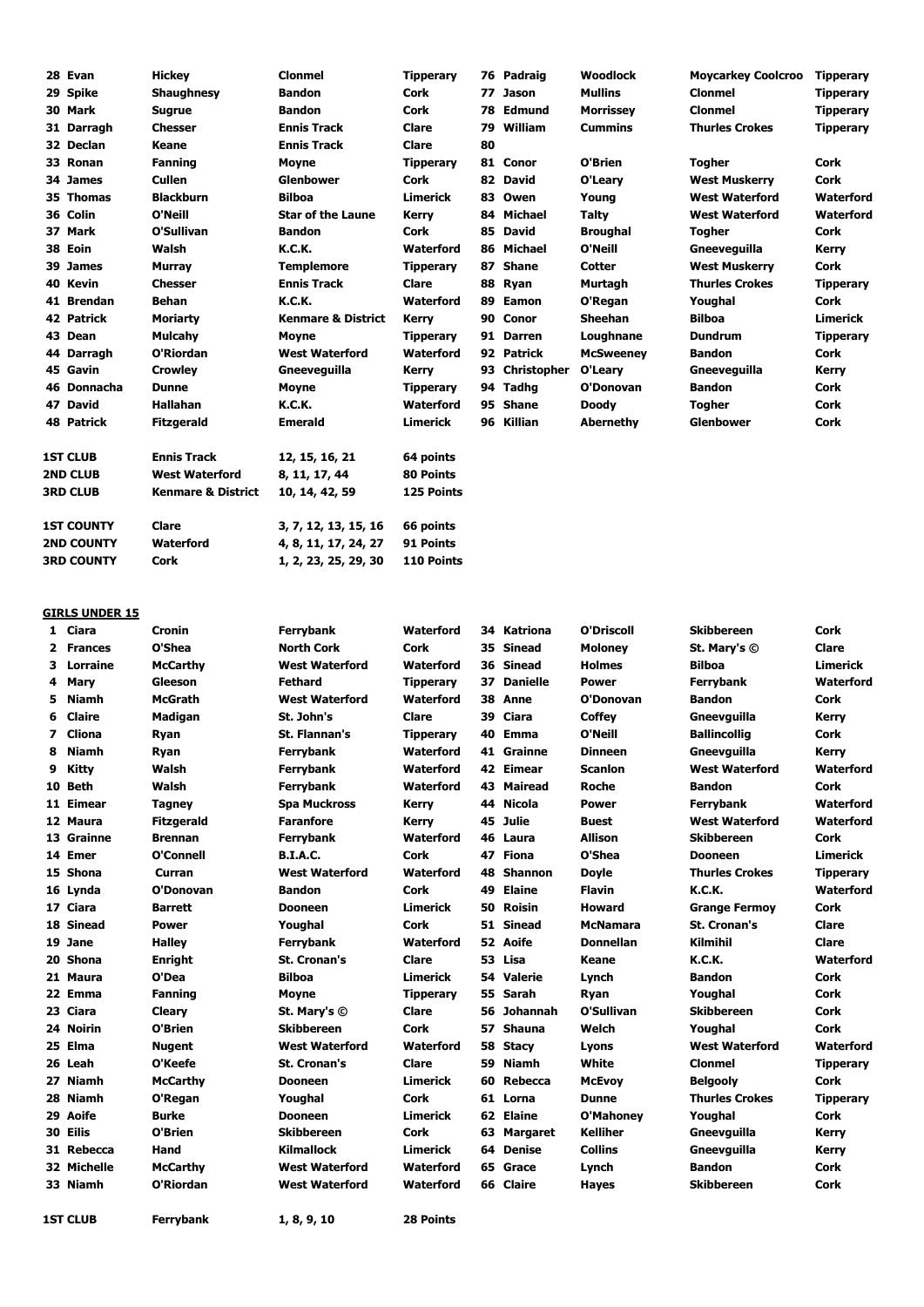| <b>2ND CLUB</b>   | <b>West Waterford</b> | 3, 5, 15, 25                      | <b>48 Points</b> |
|-------------------|-----------------------|-----------------------------------|------------------|
| <b>3RD CLUB</b>   | <b>Dooneen</b>        | 17, 27, 29, 47                    | 120 Points       |
| <b>1ST COUNTY</b> | <b>Waterford</b>      | 1, 3, 5, 8, 9, 10                 | 36 Points        |
| <b>2ND COUNTY</b> | Cork                  | 2, 14, 16, 18, 24, 28 102 Points  |                  |
| <b>3RD COUNTY</b> | <b>Limerick</b>       | 17, 21, 27, 29, 31, 36 161 Points |                  |

## **BOYS UNDER 15**

|                | 1 Patrick             | Hogan                   | <b>K.C.K.</b>                 | Waterford                 |    | 42 David      | Cleary                    | <b>KIB/N. Clare</b>       | Clare            |
|----------------|-----------------------|-------------------------|-------------------------------|---------------------------|----|---------------|---------------------------|---------------------------|------------------|
| $\mathbf{2}$   | Mark                  | <b>Shalloe</b>          | <b>West Waterford</b>         | <b>Waterford</b>          |    | 43 Sean       | Dolan                     | <b>Togher</b>             | Cork             |
| з              | Padraig               | <b>Landers</b>          | <b>St. Cronan's</b>           | Clare                     |    | 44 Mark       | <b>Ellis</b>              | Liscarroll                | Cork             |
| 4              | <b>Niall</b>          | Griffin                 | <b>Glenbower</b>              | Cork                      |    | 45 Mark       | <b>Halley</b>             | Ferrybank                 | Waterford        |
| 5              | Eoin                  | Murphy                  | St. Marys ©                   | Clare                     |    | 46 Bill       | <b>Twomey</b>             | <b>Glenbower</b>          | Cork             |
| 6              | John                  | <b>Francis</b>          | Ferrybank                     | Waterford                 | 47 | <b>Ben</b>    | <b>Molloy</b>             | Ferrybank                 | Waterford        |
| $\overline{ }$ | <b>Brian</b>          | Corry                   | Marian                        | Clare                     |    | 48 Vincent    | <b>Mulumby</b>            | <b>Thurles Crokes</b>     | <b>Tipperary</b> |
| 8              | Keith                 | Maher                   | <b>Thurles Crokes</b>         | <b>Tipperary</b>          |    | 49 Andrew     | O'Reilly                  | <b>Togher</b>             | Cork             |
| 9              | Alan                  | Leaney                  | <b>St. Cronan's</b>           | Clare                     |    | 50 John       | Bergin                    | <b>Moycarkey Coolcroo</b> | <b>Tipperary</b> |
|                | 10 Conor              | <b>Malone</b>           | <b>St. Cronan's</b>           | Clare                     |    | 51 Shane      | <b>Hackett</b>            | <b>Moycarkey Coolcroo</b> | <b>Tipperary</b> |
|                | 11 Thomas             | <b>Allen</b>            | Carrignabhear                 | Cork                      |    | 52 Denis      | <b>Finn</b>               | <b>Duhallow</b>           | Cork             |
|                | 12 Fiachra            | <b>Breathnach</b>       | <b>West Waterford</b>         | Waterford                 |    | 53 Eoghan     | <b>O'Driscoll Collins</b> | <b>Emerald</b>            | <b>Limerick</b>  |
|                | 13 Finbar             |                         | <b>Clonmel</b>                |                           |    | 54 Dan        | Looby                     | <b>Clonmel</b>            | <b>Tipperary</b> |
|                |                       | Hogan<br><b>Landers</b> |                               | <b>Tipperary</b><br>Clare |    | 55 Colm       | <b>Nolan</b>              | <b>Clonmel</b>            |                  |
|                | 14 Damien             |                         | <b>St. Cronan's</b>           |                           |    |               |                           |                           | <b>Tipperary</b> |
|                | 15 Stephen            | O'Grady                 | <b>Dooneen</b>                | <b>Limerick</b>           |    | 56 Thomas     | <b>Power</b>              | <b>Clonmel</b>            | <b>Tipperary</b> |
|                | 16 David              | <b>Tobin</b>            | <b>Thurles Crokes</b>         | <b>Tipperary</b>          |    | 57 Seamas     | Caron                     | <b>Emerald</b>            | <b>Limerick</b>  |
|                | 17 Christopher        | O'Grady                 | <b>Dooneen</b>                | Limerick                  |    | 58 Danny      | O'Donovan                 | <b>Skibbereen</b>         | Cork             |
|                | 18 Glyn               | Egan                    | <b>Kenmare &amp; District</b> | <b>Kerry</b>              |    | 59 Colin      | O'Sullivan                | Carrignabhear             | Cork             |
|                | 19 Matthew            | Murphy                  | Togher                        | Cork                      | 60 | <b>Seamas</b> | Harnedy                   | <b>Glenbower</b>          | Cork             |
|                | 20 Niall              | <b>Browne</b>           | <b>K.C.K.</b>                 | <b>Waterford</b>          |    | 61 Stephen    | Murphy                    | Gneeveguilla              | Kerry            |
|                | 21 Anthony            | <b>Hennessy</b>         | <b>Bandon</b>                 | Cork                      |    | 62 Liam       | Shanahan                  | Togher                    | Cork             |
|                | 22 Shane              | Conway                  | <b>Bandon</b>                 | Cork                      |    | 63 Fergal     | <b>Smithwick</b>          | Marian                    | Clare            |
|                | 23 Cillian            | <b>McCarthy</b>         | <b>Midleton</b>               | Cork                      |    | 64 Kevin      | Moore                     | <b>Dundrum</b>            | <b>Tipperary</b> |
|                | 24 Michael            | <b>Carroll</b>          | <b>Togher</b>                 | Cork                      |    | 65 Darragh    | Long                      | <b>Togher</b>             | Cork             |
|                | 25 Niall              | O'Brien                 | <b>Dundrum</b>                | <b>Tipperary</b>          |    | 66 Liam       | <b>Higgins</b>            | <b>Midleton</b>           | Cork             |
|                | 26 Niall              | <b>Prendeville</b>      | <b>Faranfore</b>              | <b>Kerry</b>              | 67 | Mark          | <b>Fitzgerald</b>         | Marian                    | Clare            |
| 27             |                       |                         | Togher                        | Cork                      |    | 68 Tiarnand   | O'Frighil                 | <b>KIB/N. Clare</b>       | Clare            |
|                | 28 Ronan              | <b>McMahon</b>          | <b>St. Cronan's</b>           | Clare                     | 69 |               |                           | Togher                    | Cork             |
|                | 29 Colm               | <b>Fitzgerald</b>       | <b>St. Cronan's</b>           | Clare                     |    | 70 T.J.       | <b>Hegarty</b>            | <b>Glenbower</b>          | <b>Cork</b>      |
|                | 30 Brian              | <b>Chelius</b>          | <b>Bandon</b>                 | Cork                      |    | 71 Aidan      | <b>Halley</b>             | <b>K.C.K.</b>             | Waterford        |
|                | 31 Graham             | <b>Butler</b>           | <b>Dundrum</b>                | <b>Tipperary</b>          |    | 72 Jeremy     | <b>Kelleher</b>           | Gneeveguilla              | Kerry            |
|                | 32 Rory               | Ryan                    | <b>Moycarkey Coolcroo</b>     | <b>Tipperary</b>          |    | 73 Daniel     | O'Sullivan                | Togher                    | Cork             |
|                | 33 Martin             | <b>Cantwell</b>         | <b>K.C.K.</b>                 | Waterford                 |    | 74 Martin     | <b>Sheehan</b>            | Marian                    | Clare            |
|                | 34 Richard            | <b>McCarthy</b>         | <b>North Cork</b>             | Cork                      | 75 | <b>Barry</b>  | O'Driscoll                | <b>Bandon</b>             | Cork             |
|                | 35 Stephen            | <b>Franklin</b>         | Togher                        | Cork                      |    | 76 Oliver     | O'Brien                   | Ferrybank                 | Waterford        |
|                | 36 Greg               | Gibson                  | <b>Iveragh</b>                | <b>Kerry</b>              | 77 | <b>Shane</b>  | Ryan                      | <b>Dundrum</b>            | <b>Tipperary</b> |
|                | 37 Colin              | <b>Moloney</b>          | Togher                        | Cork                      |    | 78 Liam       | Williamson                | <b>Midleton</b>           | Cork             |
|                | 38 Daniel             | <b>Stout</b>            | Togher                        | Cork                      | 79 |               |                           | Togher                    | Cork             |
|                | 39 Michael            | Carmody                 | <b>Emerald</b>                | Limerick                  |    | 80 Colm       | <b>Porter</b>             | <b>Midleton</b>           | Cork             |
|                | 40 Noel               | <b>Shannon</b>          | <b>Emerald</b>                | <b>Limerick</b>           |    | 81 Barry      | <b>Reidy</b>              | <b>KIB/N. Clare</b>       | Clare            |
|                | 41 James              | Keane                   | <b>Listowel</b>               | Kerry                     |    | 82 Shane      | <b>Sexton</b>             | <b>KIB/N. Clare</b>       | <b>Clare</b>     |
|                |                       |                         |                               |                           |    |               |                           |                           |                  |
|                | <b>1ST CLUB</b>       | St. Cronan's            | 3, 9, 10, 14                  | 36 Points                 |    |               |                           |                           |                  |
|                | <b>2ND CLUB</b>       | <b>Togher</b>           | 19, 24, 27, 35                | 105 Points                |    |               |                           |                           |                  |
|                | <b>3RD CLUB</b>       | K.C.K.                  | 1, 20, 33, 71                 | 125 Points                |    |               |                           |                           |                  |
|                |                       |                         |                               |                           |    |               |                           |                           |                  |
|                | <b>1ST COUNTY</b>     | Clare                   | 3, 5, 7, 9, 14, 28            | <b>60 Points</b>          |    |               |                           |                           |                  |
|                | <b>2ND COUNTY</b>     | Waterford               | 1, 2, 6, 12, 20, 33           | <b>74 Points</b>          |    |               |                           |                           |                  |
|                | <b>3RD COUNTY</b>     | Cork                    | 4, 11, 19, 21, 22, 23         | 100 Points                |    |               |                           |                           |                  |
|                |                       |                         |                               |                           |    |               |                           |                           |                  |
|                | <b>GIRLS UNDER 17</b> |                         |                               |                           |    |               |                           |                           |                  |
|                | 1 Grainne             | Quinn                   | Ferrybank                     | Waterford                 |    | 21 Jessie     | Barr                      | Ferrybank                 | <b>Waterford</b> |
|                | 2 Michelle            | <b>Finn</b>             | <b>Duhallow</b>               | Cork                      |    | 22 Marian     | Shine                     | An Riocht                 | Kerry            |
|                | 3 Grace               | <b>Crowley</b>          | St. Ita's                     | Limerick                  |    | 23 Tara       | Quinn                     | Ferrybank                 | Waterford        |
| 4              | <b>Niamh</b>          | <b>Kennedy</b>          | <b>West Waterford</b>         | Waterford                 |    | 24 Carol      | <b>Finn</b>               | <b>Duhallow</b>           | Cork             |
| 5              | Ellen                 | Solan                   | <b>St. Cronan's</b>           | Clare                     |    | 25 Sinead     | <b>Prenderville</b>       | Listowel                  | Kerry            |
| 6              | Marie                 | O'Brien                 | <b>Skibbereen</b>             | Cork                      |    | 26 Claire     | Kelleher                  | Gneeveguilla              | Kerry            |
|                | 7 Aisling             | <b>Holmes</b>           | <b>Bilboa</b>                 | Limerick                  |    | 27 Edel       | Ragget                    | <b>Ballincollig</b>       | Cork             |
|                | 8 Karen               | <b>English</b>          | Ferrybank                     | Waterford                 |    | 28 Aisling    | Maher                     | Moyne                     | <b>Tipperary</b> |
|                |                       |                         |                               |                           |    |               |                           |                           |                  |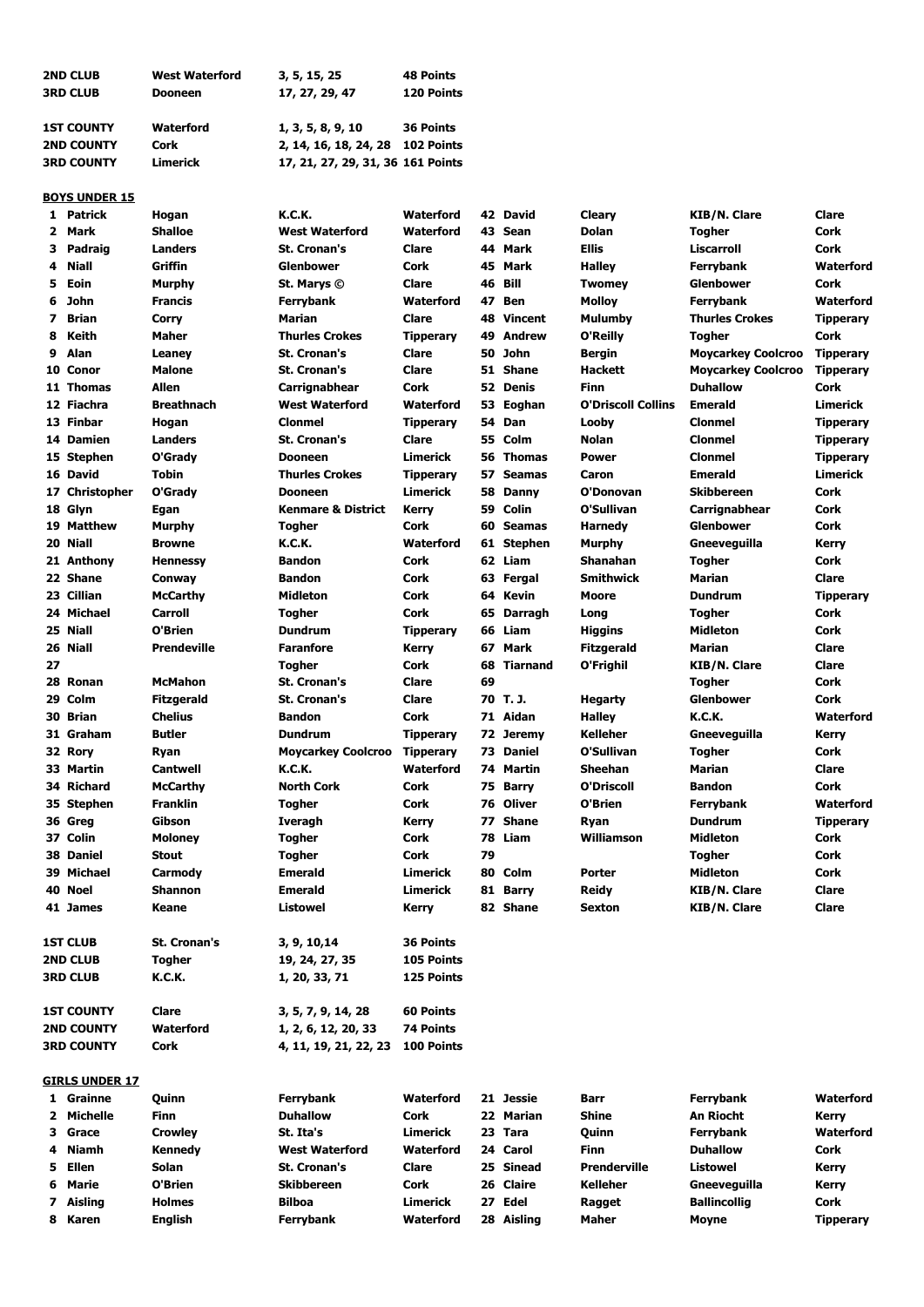| 9 | Sorcha                | <b>Prenderville</b>   | <b>Listowel</b>                   | Kerry            |    | 29 Lucy       | <b>Fitzgerald</b>         | <b>Riverstick/Kinsale</b> | Cork             |
|---|-----------------------|-----------------------|-----------------------------------|------------------|----|---------------|---------------------------|---------------------------|------------------|
|   | 10 Claire             | <b>Hackett</b>        | <b>Moycarkey Coolcroo</b>         | <b>Tipperary</b> | 30 | Aisling       | O'Connell                 | <b>West Waterford</b>     | <b>Waterford</b> |
|   | 11 Michelle           | <b>Twohig</b>         | <b>Duhallow</b>                   | Cork             |    | 31 Mary       | O'Brien                   | Youghal                   | Cork             |
|   | 12 Deirdre            | <b>Duff</b>           | <b>West Waterford</b>             | <b>Waterford</b> |    | 32 Eadaoin    | O'Neill                   | <b>Glenbower</b>          | Cork             |
|   | 13 Rebecca            | <b>Brisco</b>         | <b>Carrick on Suir</b>            | <b>Tipperary</b> |    | 33 Colleen    | Hayes                     | <b>West Waterford</b>     | <b>Waterford</b> |
|   | 14 Aoife              | <b>McCormack</b>      | <b>K.C.K.</b>                     | Waterford        |    | 34 Lisa       | Quinlan                   | Moyne                     | <b>Tipperary</b> |
|   | 15 Mary               | O'Connor              | Ferrybank                         | Waterford        |    | 35 Eadaoin    | Ashe                      | <b>West Waterford</b>     | Waterford        |
|   | 16 Michelle           | Ahern                 | <b>Glenbower</b>                  | Cork             | 36 | Miriam        | <b>Crone</b>              | Moyne                     | <b>Tipperary</b> |
|   | 17 Orlaith            | <b>Healy</b>          | <b>Moycarkey Coolcroo</b>         | <b>Tipperary</b> | 37 | <b>Sinead</b> | Tagney                    | <b>Spa Muckross</b>       | Kerry            |
|   | 18 Sinead             | O'Brien               | <b>Skibbereen</b>                 | <b>Cork</b>      | 38 | Eibhlin       | <b>Butler</b>             | Moyne                     | <b>Tipperary</b> |
|   | 19 Marie              | Ryan                  | Moyne                             | <b>Tipperary</b> | 39 | Geraldine     | Murphy                    | <b>Ballincollig</b>       | Cork             |
|   | 20 Siobhan            | Barrett               | Gneeveguilla                      | Kerry            |    | 40 Jennifer   | <b>Cummins</b>            | Moyne                     | <b>Tipperary</b> |
|   |                       |                       |                                   |                  |    |               |                           |                           |                  |
|   | <b>1ST CLUB</b>       | Ferrybank             | 1, 8, 15, 21                      | 45 Points        |    |               |                           |                           |                  |
|   | <b>2ND CLUB</b>       | <b>West Waterford</b> | 4, 12, 30, 33                     | 79 Points        |    |               |                           |                           |                  |
|   | 3RD CLUB              | Moyne                 | 19, 28, 34, 36                    | 117 Points       |    |               |                           |                           |                  |
|   |                       |                       |                                   |                  |    |               |                           |                           |                  |
|   | <b>1ST COUNTY</b>     | Waterford             | 1, 4, 8, 12, 14, 15               | 54 Points        |    |               |                           |                           |                  |
|   | <b>2ND COUNTY</b>     | Cork                  | 2, 6, 11, 16, 18, 24              | 77 Points        |    |               |                           |                           |                  |
|   | 3RD COUNTY            | <b>Tipperary</b>      | 10, 13, 17, 19, 28. 34 121 Points |                  |    |               |                           |                           |                  |
|   |                       |                       |                                   |                  |    |               |                           |                           |                  |
|   | <b>BOYS UNDER 17</b>  |                       |                                   |                  |    |               |                           |                           |                  |
|   | 1 Ciaran              | O'Lionard             | Leevale                           | Cork             | 29 | Aidan         | Cahill                    | <b>Spa Muckross</b>       | Kerry            |
|   | 2 David               | <b>McCarthy</b>       | <b>West Waterford</b>             | Waterford        |    | 30 John       | <b>Collins</b>            | Leevale                   | Cork             |
| 3 | Niall                 | <b>Touhy</b>          | Ferrybank                         | Waterford        |    | 31 Denis      | <b>Metcalfe</b>           | Leevale                   | Cork             |
| 4 | Diarmuid              | O'Foghlu              | <b>West Waterford</b>             | Waterford        |    | 32 John       | <b>Hurley</b>             | <b>Bandon</b>             | Cork             |
| 5 | <b>Brendan</b>        | O'Sullivan            | Curagh                            | Kerry            |    | 33 Ciaran     | <b>O'Driscoll Collins</b> | <b>Emerald</b>            | <b>Limerick</b>  |
|   |                       |                       |                                   |                  |    |               |                           |                           |                  |
| 6 | Ferdia                | O'Haodha              | <b>West Waterford</b>             | Waterford        |    | 34 Seamas     | Gee                       | <b>Togher</b>             | Cork             |
| 7 | Kevin                 | Cooper                | Ferrybank                         | <b>Waterford</b> |    | 35 Stephen    | O'Connor                  | <b>Togher</b>             | Cork             |
| 8 | <b>Brian</b>          | Markham               | <b>Ennis Track</b>                | Clare            | 36 | Kevin         | <b>Hassett</b>            | <b>Togher</b>             | Cork             |
| 9 | Mark                  | <b>Fitzgerald</b>     | <b>Glenbower</b>                  | Cork             | 37 | <b>David</b>  | <b>Concannon</b>          | <b>Leevale</b>            | Cork             |
|   | 10 Donal              | <b>Howley</b>         | KIB/N. Clare                      | Clare            | 38 | Ronan         | Duggan                    | <b>Bandon</b>             | Cork             |
|   | 11 Ciaran             | Ryan                  | <b>Emerald</b>                    | Limerick         | 39 | <b>Thomas</b> | Garrahy                   | <b>KIB/N. Clare</b>       | Clare            |
|   | 12 Paul               | Lenihan               | An Riocht                         | Kerry            | 40 | Martin        | <b>Hickey</b>             | <b>CarrignaBhear</b>      | Cork             |
|   | 13 Paul               | Murphy                | <b>Dooneen</b>                    | Limerick         | 41 | Dean          | Flanagan                  | <b>KIB/N. Clare</b>       | Clare            |
|   | 14 Andrew             | O'Regan               | Gneeveguilla                      | Kerry            |    | 42 Eoin       | Ryan                      | <b>Emerald</b>            | <b>Limerick</b>  |
|   | 15 Gavin              | <b>Downey</b>         | Ferrybank                         | Waterford        | 43 | Eanna         | Cantwell                  | <b>Glenbower</b>          | Cork             |
|   | <b>16 Joe</b>         | <b>Fitzgerald</b>     | <b>Glenbower</b>                  | Cork             |    | 44 Ignatius   | <b>Dineen</b>             | Gneeveguilla              | Kerry            |
|   | 17 Graham             | <b>Power</b>          | <b>Ferrybank</b>                  | Waterford        | 45 | Eric          | Cotter                    | Togher                    | Cork             |
|   | 18 Kevin              | Harty                 | <b>West Waterford</b>             | <b>Waterford</b> |    | 46 Brian      | <b>Collins</b>            | Togher                    | Cork             |
|   | 19 Michael            | O'Sullivan            | Gneeveguilla                      | Kerry            |    | 47 Philip     | O'Neill                   | <b>Glenbower</b>          | <b>Cork</b>      |
|   | 20 Oliver             | Lyne                  | <b>West Muskerry</b>              | Cork             |    | 48 Daniel     | Fraughan                  | <b>Clonmel</b>            | <b>Tipperary</b> |
|   | 21 Michael            | <b>Minihan</b>        | <b>CarrignaBhear</b>              | Cork             | 49 |               |                           |                           |                  |
|   | 22 Thomas             | <b>Donnellan</b>      | Kilmihi                           | Clare            |    | 50 Brian      | O'Connell                 | <b>Togher</b>             | Cork             |
|   | 23 Michael            | <b>Hurley</b>         | <b>Bandon</b>                     | Cork             | 51 |               |                           |                           |                  |
|   | 24 Eric               | Murphy                | Togher                            | Cork             |    | 52 Angus      | <b>Kelleher</b>           | <b>Glenbower</b>          | Cork             |
|   | 25 Brendan            | Walsh                 | <b>West Waterford</b>             | Waterford        |    | 53 Craig      | <b>Dwyer</b>              | Ferrybank                 | Waterford        |
|   | 26 Sam                | Hand                  | <b>Kilmallock</b>                 | <b>Limerick</b>  |    | 54 Keith      | <b>Landers</b>            | <b>Clonmel</b>            | <b>Tipperary</b> |
|   | 27 Conor              | <b>Dineen</b>         | Gneeveguilla                      | <b>Kerry</b>     |    | 55 David      | <b>Mackey</b>             | <b>KIB/N. Clare</b>       | Clare            |
|   | 28 Padraig            | <b>Hickey</b>         | <b>Clonmel</b>                    | <b>Tipperary</b> |    | 56 Oisin      | <b>Roantree</b>           | <b>Carrick on Suir</b>    | <b>Tipperary</b> |
|   |                       |                       |                                   |                  |    |               |                           |                           |                  |
|   | <b>1ST CLUB</b>       | <b>West Waterford</b> | 2, 4, 6, 18                       | <b>30 Points</b> |    |               |                           |                           |                  |
|   | <b>2ND CLUB</b>       | Ferrybank             | 3, 7, 15, 17                      | <b>42 Points</b> |    |               |                           |                           |                  |
|   | <b>3RD CLUB</b>       | Leevale               | 1, 30, 31,37                      | 99 Points        |    |               |                           |                           |                  |
|   |                       |                       |                                   |                  |    |               |                           |                           |                  |
|   | <b>1ST COUNTY</b>     | Waterford             | 2, 3, 4, 6, 7, 15                 | 37 Points        |    |               |                           |                           |                  |
|   | <b>2ND COUNTY</b>     | Cork                  | 1, 9, 16, 20, 21, 23              | 90 Points        |    |               |                           |                           |                  |
|   | <b>3RD COUNTY</b>     | <b>Kerry</b>          | 5, 12, 14, 19, 27, 29             | 106 Points       |    |               |                           |                           |                  |
|   |                       |                       |                                   |                  |    |               |                           |                           |                  |
|   | <b>GIRLS UNDER 19</b> |                       |                                   |                  |    |               |                           |                           |                  |
|   | 1 Joyce               | Curtin                | <b>Glenbower</b>                  | Cork             |    | 10 Siobhan    | Carey                     | <b>Thurles Crokes</b>     | <b>Tipperary</b> |
|   | 2 Margaret            | McCarthy,             | <b>B.I.A.C.</b>                   | Cork             |    | 11 Emer       | Murphy                    | Carrignabhear             | Cork             |
|   |                       |                       |                                   |                  |    |               |                           |                           |                  |
| 3 | Christine             | <b>Broderick</b>      | <b>Belgooley</b>                  | Cork             |    | 12 Mary       | Keane                     | <b>Dundrum</b>            | <b>Tipperary</b> |
| 4 | Louise                | Finn                  | <b>Belgooley</b>                  | Cork             |    | 13 Triona     | O'Neill                   | <b>Ballincollig</b>       | Cork             |
| 5 | Ciara                 | Walsh                 | <b>Glenbower</b>                  | Cork             |    | 14 Sarah      | <b>Flavin</b>             | <b>K.C.K.</b>             | Waterford        |
| 6 | Kate                  | <b>Fitzgerald</b>     | <b>Ballincollig</b>               | Cork             |    | 15 Grainne    | Wade                      | <b>Thurles Crokes</b>     | <b>Tipperary</b> |
|   | 7 Dympna              | O'Dwyer               | <b>KIB/N. Clare</b>               | Clare            |    | 16 Noreen     | <b>Mackey</b>             | <b>KIB/N. Clare</b>       | Clare            |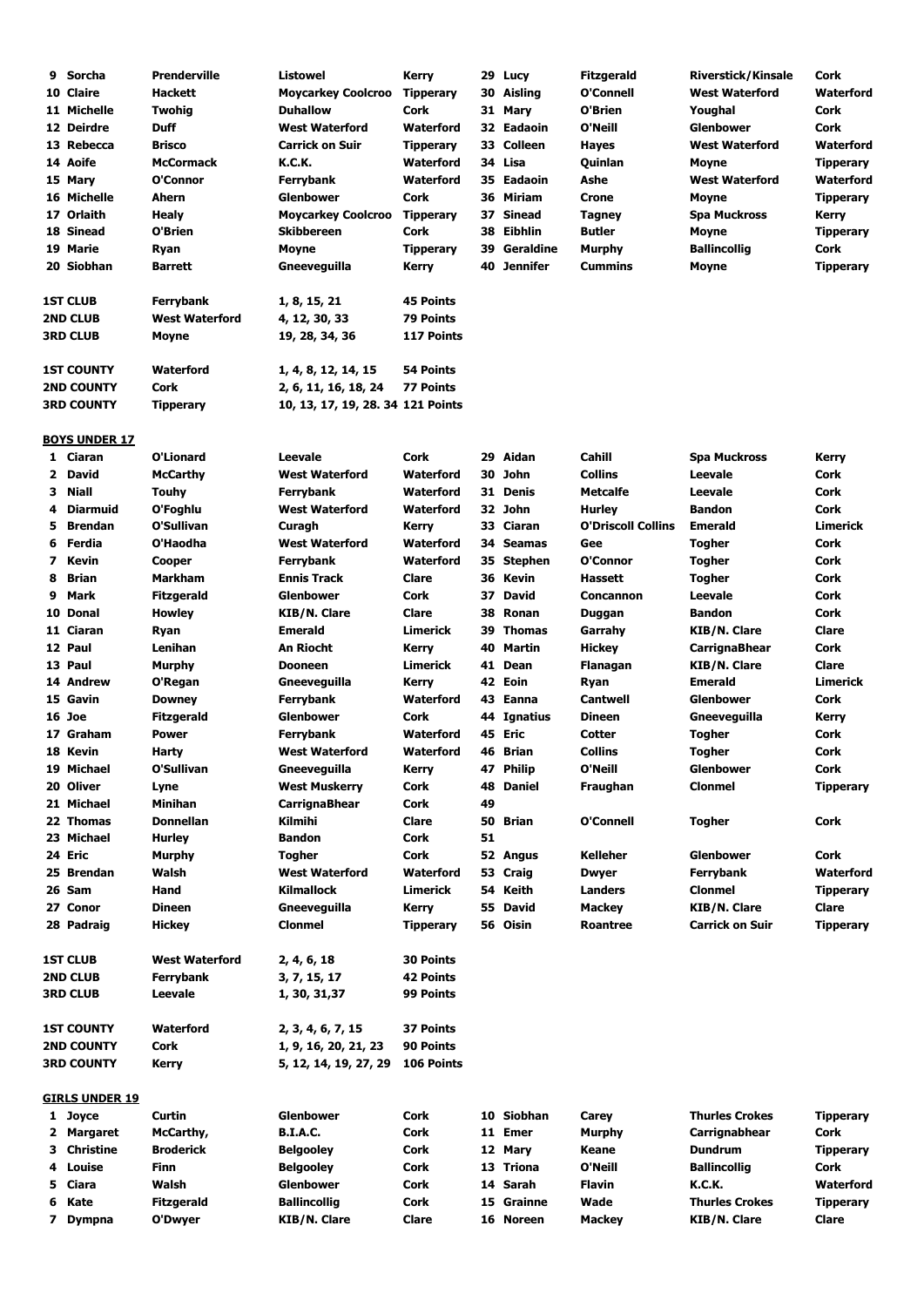| 8 Sarah<br>9 Lisa | O'Shea<br>Healv           | Youghal<br><b>Moycarkey Coolcroo</b> | Cork<br>Tipperary | 17<br>Teresa | <b>Sexton</b> | KIB/N. Clare | Clare |
|-------------------|---------------------------|--------------------------------------|-------------------|--------------|---------------|--------------|-------|
| <b>1ST CLUB</b>   | <b>Kilmurry Ibrickane</b> | 7, 16, 17                            | 40 Points         |              |               |              |       |
| <b>1st COUNTY</b> | <b>Cork</b>               | 1, 2, 3, 4, 5, 6                     | 21 Points         |              |               |              |       |

## **BOYS UNDER 19**

|   | Timmy             | O'Donoghue         | <b>Glenbower</b>        | Cork             |    | 16 Michael    | Keane            | <b>Ennis Track</b> | <b>Clare</b> |
|---|-------------------|--------------------|-------------------------|------------------|----|---------------|------------------|--------------------|--------------|
|   | 2 Rory            | <b>Chesser</b>     | <b>Ennis Track</b>      | Clare            |    | 17 Alec       | <b>Daunt</b>     | Leevale            | Cork         |
| 3 | <b>Jason</b>      | Fahy               | <b>Olympic Harriers</b> | Clare            | 18 | <b>Daniel</b> | Folan            | <b>Ennis Track</b> | Clare        |
|   | 4 Philip          | Conway             | Ferrybank               | Waterford        |    | 19 Timmy      | <b>Healey</b>    | Togher             | Cork         |
|   | 5 John            | <b>Shine</b>       | Leevale                 | Cork             | 20 | Eoin          | O'Mahoney        | Togher             | Cork         |
|   | 6 Paul            | Walsh              | <b>Ennis Track</b>      | Clare            |    | 21 John       | Behan            | <b>K.C.K.</b>      | Waterford    |
|   | 7 Matthew         | <b>Solan</b>       | Tulla                   | Clare            |    | 22 Sean       | <b>Doyle</b>     | <b>North Cork</b>  | Cork         |
|   | 8 Kevin           | Egan               | St. John's              | Clare            | 23 | Ciaran        | <b>McCarthy</b>  | Togher             | Cork         |
|   | 9 Peter           | <b>Fennell</b>     | <b>Togher</b>           | Cork             |    | 24 Ronan      | <b>McCarthy</b>  | <b>Glenbower</b>   | Cork         |
|   | 10 Peter          | <b>Travers</b>     | Ferrybank               | <b>Waterford</b> | 25 |               |                  |                    | Cork         |
|   | 11 Stephen        | Lynch              | <b>Togher</b>           | Cork             |    | 26 Liam       | <b>Hickey</b>    | Carrignabhear      | Cork         |
|   | 12 Sean           | <b>Stilwell</b>    | <b>IND</b>              | Waterford        |    | 27 Chris      | Horgan           | Leevale            | Cork         |
|   | 13 Eoin           | <b>McCarthy</b>    | <b>Ennis Track</b>      | Clare            | 28 | <b>Phil</b>   | <b>Russell</b>   | Youghal            | Cork         |
|   | 14 Ian            | Tivy               | <b>Togher</b>           | Cork             | 29 | Padraig       | Coughlan         | <b>Skibbereen</b>  | Cork         |
|   | 15 Stephen        | <b>Concannon</b>   | <b>Fenit Barrow</b>     | Kerry            | 30 | Owen          | <b>Thornhill</b> | <b>Skibbereen</b>  | <b>Cork</b>  |
|   | 1st Club          | <b>Ennis Track</b> | 2, 6, 13, 16            | 37 Points        |    |               |                  |                    |              |
|   | 2nd Club          | Togher             | 9, 11, 14, 19           | 53 Points        |    |               |                  |                    |              |
|   | <b>1st County</b> | Clare              | 2, 3, 6, 7, 8, 13       | 39 Points        |    |               |                  |                    |              |
|   | 2nd County        | Cork               | 1, 5, 9, 11, 14, 17     | 57 Points        |    |               |                  |                    |              |